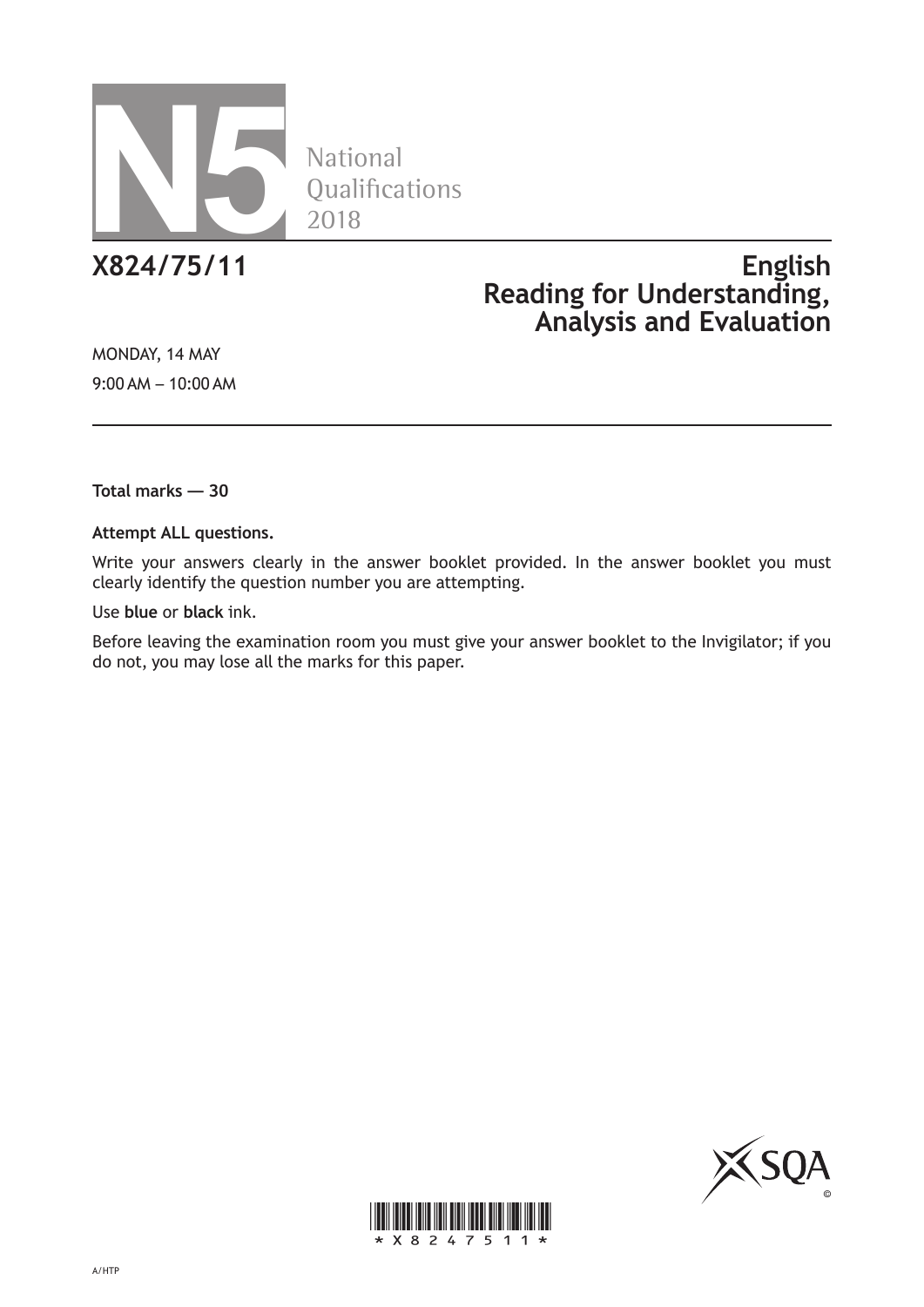#### **Why do cats love bookshops?**

When I walk into my local bookshop, the first thing I do (after saying hi to the owners) is look for the shop cat, Tiny the Mini Master. Tiny is the photogenic spirit of the place who gives you approximately five seconds to impress him, otherwise he goes right back to sleep on that pile of nineteenth-century novels.

- 5 I understand the idea of people being either more for dogs or cats, I do. I also get the weird looks I've received for proudly stating that I'm for both, that I can relate to dogs and their wonderfully dumb, but fiercely loyal attitudes, as well as appreciate the way cats keep you in check by making you work for their love. But I can say without any doubt that bookshop cats represent the apex of domesticated pets.
- 10 If a bookshop is so fortunate as to have a cat on the premises during opening hours, you can bet that feline is co-owner, manager, security, and the abiding conscience of the place. Cats generally seem above it all — that's what I tend to like about them. Personally, I'm more like a dog, all stupid and excited about the smallest things, easy to read and always hungry. Cats, on the other hand, look right through you, force you to contemplate things; they just seem smarter than
- 15 they're letting on, as if they know everything but won't tell. So it makes sense to see so many of them navigating the stacks of dusty old hardcovers at used bookshops. But there's another, deeper reason cats make so much sense in bookshops — it's in their DNA.

'One cannot help wondering what the silent critic on the hearth-rug thinks of our strange conventions — the mystic Persian, whose ancestors were worshipped as gods, whilst we, their

- 20 masters and mistresses, grovelled in caves and painted our bodies blue,' the famous novelist Virginia Woolf wrote in the essay 'On a Faithful Friend'. Cats held a special place in ancient Egyptian society, to the point where if you even accidentally killed a cat, you'd be sentenced to death. Cats were often adorned with jewels, and fed meals that would make today's tinned cat food look like, well, tinned cat food. They were sometimes mummified (the grieving owners
- 25 shaved off their eyebrows as an act of mourning). Bastet, the deity representing protection, fertility, and motherhood, could turn herself into a cat, hence the popular idea that Egyptians worshipped them.

It's pretty obvious that cats haven't really moved on from the sort of treatment they received in the time of Pharaoh. They carry themselves in a stately manner and demand that you treat them

- 30 with a certain amount of reverence, letting you know if you're doing a good job of petting them, when they're ready for their meal, and making you aware of what they like and what displeases them. My cats certainly do. They love their comfy spots, and often give me a hard time when I try to make them move, shooting me a look, letting out a sad meow, and then instigating a showdown which almost always ends with me picking them up. And their favourite place in my
- 35 house? Among my books.

Egypt, where cats are believed to have been first domesticated, is also where the relationship with bookshops can be traced. While mainly used to keep rodents away from homes and crops, cats were trained to keep pests away from papyrus rolls which contained texts. Without cats, in fact, it's hard to imagine how Egyptian civilisation could have so successfully weathered the

40 diseases and famine caused by vermin — but also imagine the knowledge that might have been lost were it not for those four-legged protectors guarding the temples from tiny intruders.

Today, when we think of a cat chasing a mouse it's usually in some cartoonesque, Tom and Jerry sort of way. The dumb cat is always foiled by its tiny adversary, like we're supposed to forgive the little pests for gnawing on our possessions and spreading disease. It's unfair.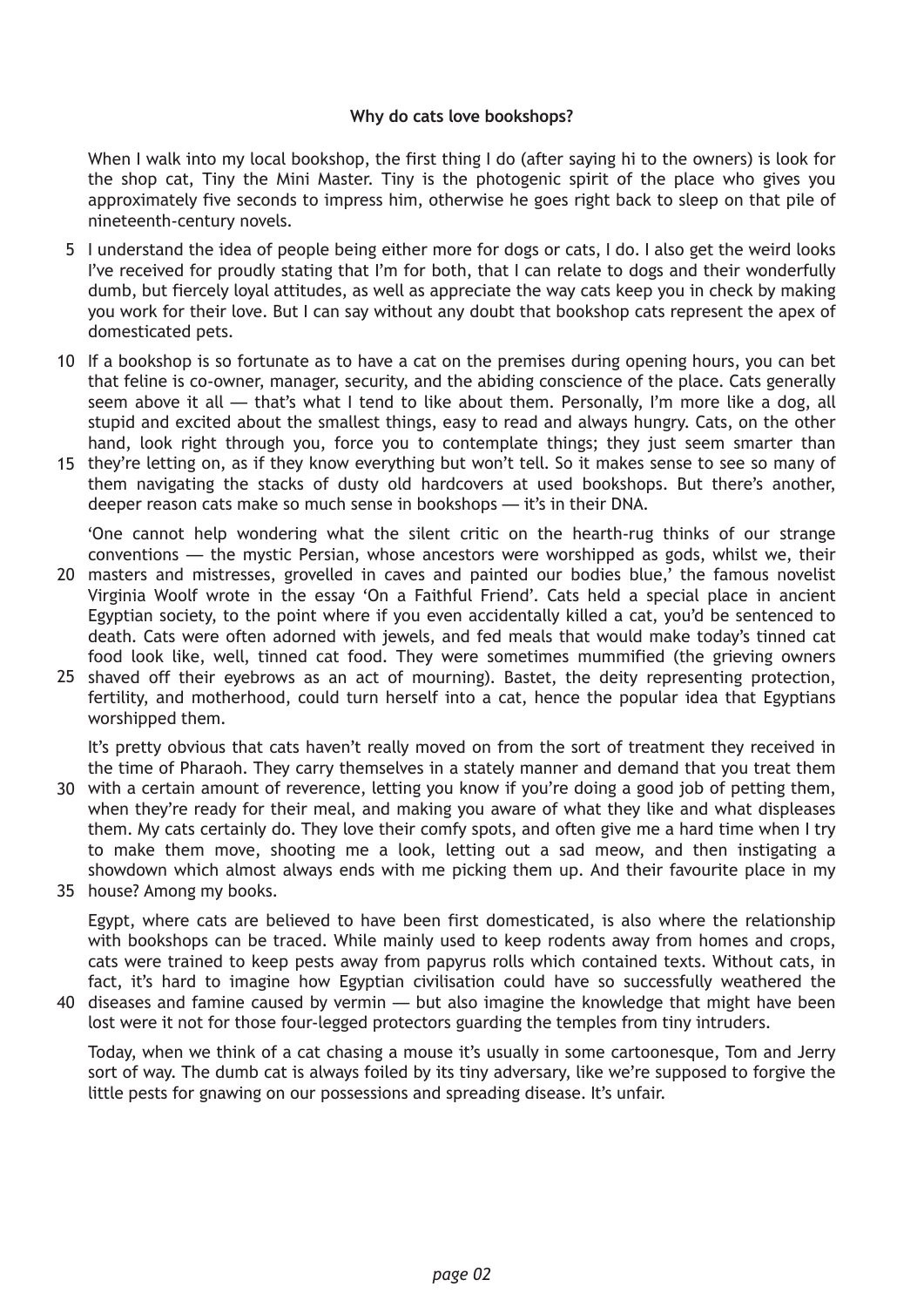- 45 So how did they end up in bookshops? Look to Russia and a decree issued by Empress Elizabeth in 1745 for the 'best and biggest cats, capable of catching mice' to be sent to the Museum of St Petersburg to protect the treasures contained within from rats (the tradition lives on to the present day, with dozens of strays living in the basement of the museum). Not long after, in the early 1800s, with Europeans still sure that rats caused the Black Death (this idea has been recently
- 50 debunked, with scholars now believing that giant gerbils might be to blame), and rat catchers unable to stop rodents from overrunning filthy urban centres, the British government started to encourage libraries to keep cats in order to bring down populations of book-loving vermin. It made sense that bookshop owners would also employ the four-legged security guards to keep their shops free of pests. Cats were easy to find, and all you had to do was feed them as
- 55 compensation. And once cats were invited into bookshops, they never really left.

Cats are quiet and want to be left alone for the bulk of the day; they're animals that long for solitude, much like readers and writers. It began as a working relationship, but became something more than that, something deeper. Cats ultimately became integral to the bookshop experience, a small part of why you would rather go to your local shop than buy online. Sure, not every

bookshop has a cat prowling around; but in the ones that do, the cats are a big part of what 60makes these stores great (along with, you know, the booksellers and the comfortable places to sit and read).

Of course, if you asked a cat, he'd say he was the main attraction, but that's what you get from a species which once reached god-like status.

*Jason Diamond,* Literary Hub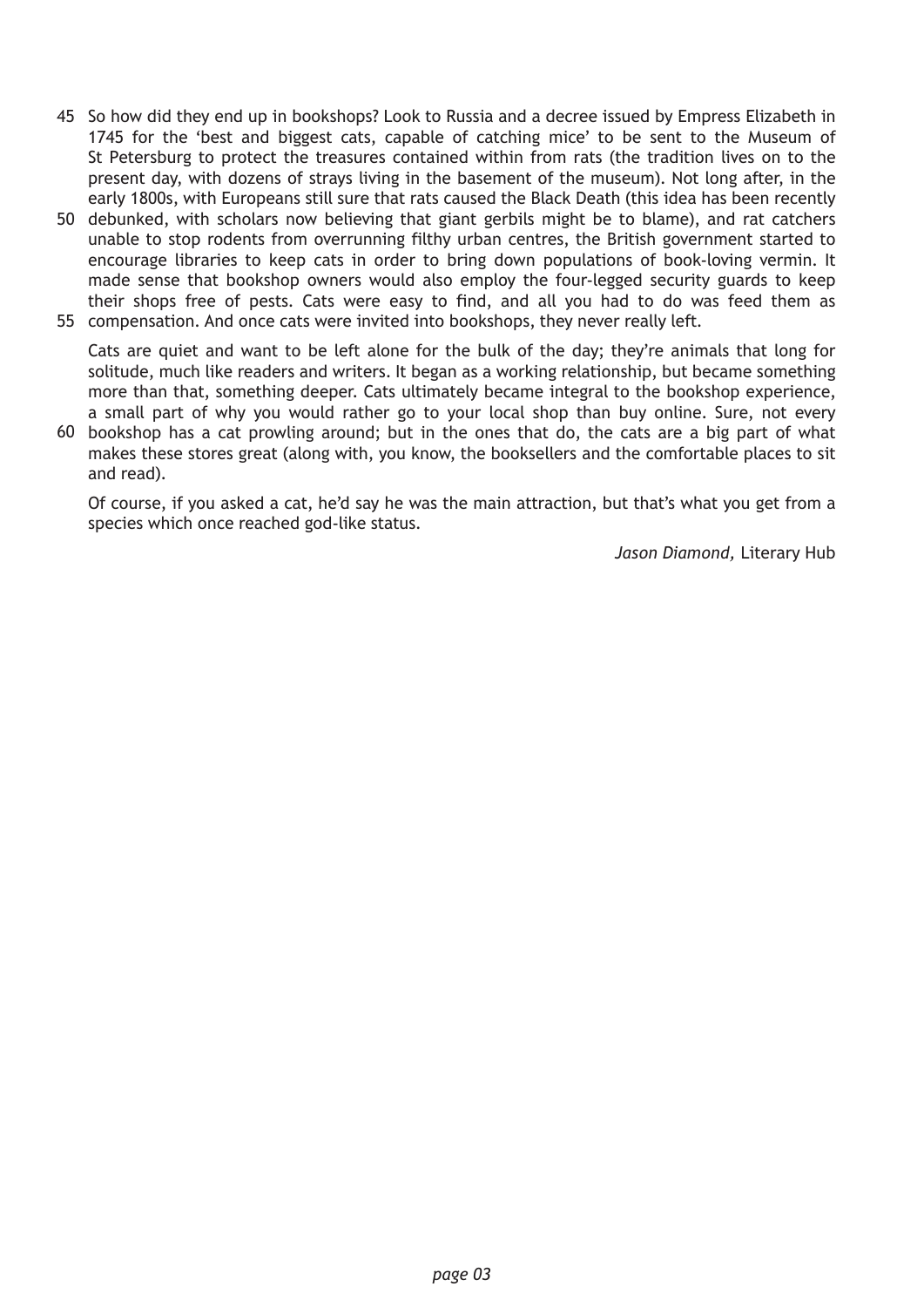## **Total marks — 30**

## **Attempt ALL questions**

|    | 1. Look at lines 1–4. Explain in your own words why 'the first thing' the writer does<br>when he visits his local bookshop is to 'look for the shop cat, Tiny.'                           |                         |
|----|-------------------------------------------------------------------------------------------------------------------------------------------------------------------------------------------|-------------------------|
|    | You should make two key points in your answer.                                                                                                                                            | $2^{\circ}$             |
|    | 2. Look at lines 5–17. Identify, in your own words as far as possible, five positive points<br>the writer makes about cats.                                                               | 5                       |
|    | 3. Look at lines 18–27. Identify, in your own words as far as possible, four ways in<br>which cats 'held a special place' in the ancient world.                                           | $\overline{4}$          |
|    | 4. By referring to the sentence in lines 28–29 ('It's pretty obvious  of Pharaoh'),<br>explain how it helps to provide a link between the writer's ideas at this point in the<br>passage. | $\overline{2}$          |
| 5. | Look at lines $32-35$ ('My cats  my books.'). Explain how one example of the<br>writer's use of sentence structure makes it clear what cats prefer.                                       | $\overline{2}$          |
|    | 6. Look at lines 36-41. Explain how two examples of the writer's word choice make it<br>clear that cats played a very important part in preserving Egyptian writing.                      | $\overline{\mathbf{4}}$ |
|    | 7. Look at lines 42–44. Explain how two examples of language make it clear that the<br>writer is defending cats here.                                                                     | $\overline{\mathbf{4}}$ |
| 8. | Look at lines 45–55. Summarise, in your own words as far as possible, how cats<br>ended up in bookshops.<br>You should make five key points in your answer.                               | 5                       |
| 9. | Look at lines 56–64. Select any expression from these lines and explain how it<br>contributes to the passage's effective conclusion.                                                      | $\mathbf{2}$            |

## **[END OF QUESTION PAPER]**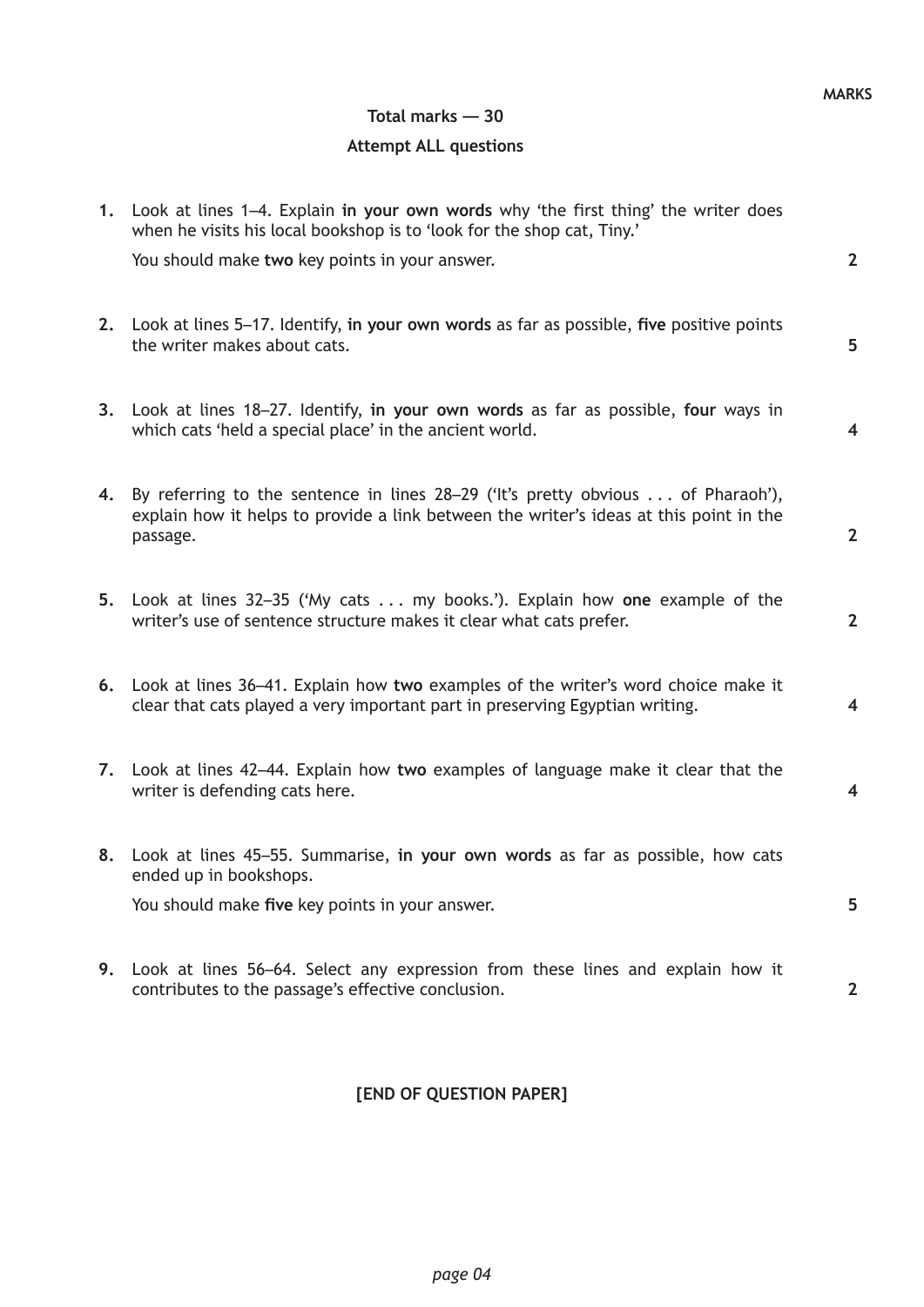## **OPEN OUT FOR QUESTIONS**

**DO NOT WRITE ON THIS PAGE**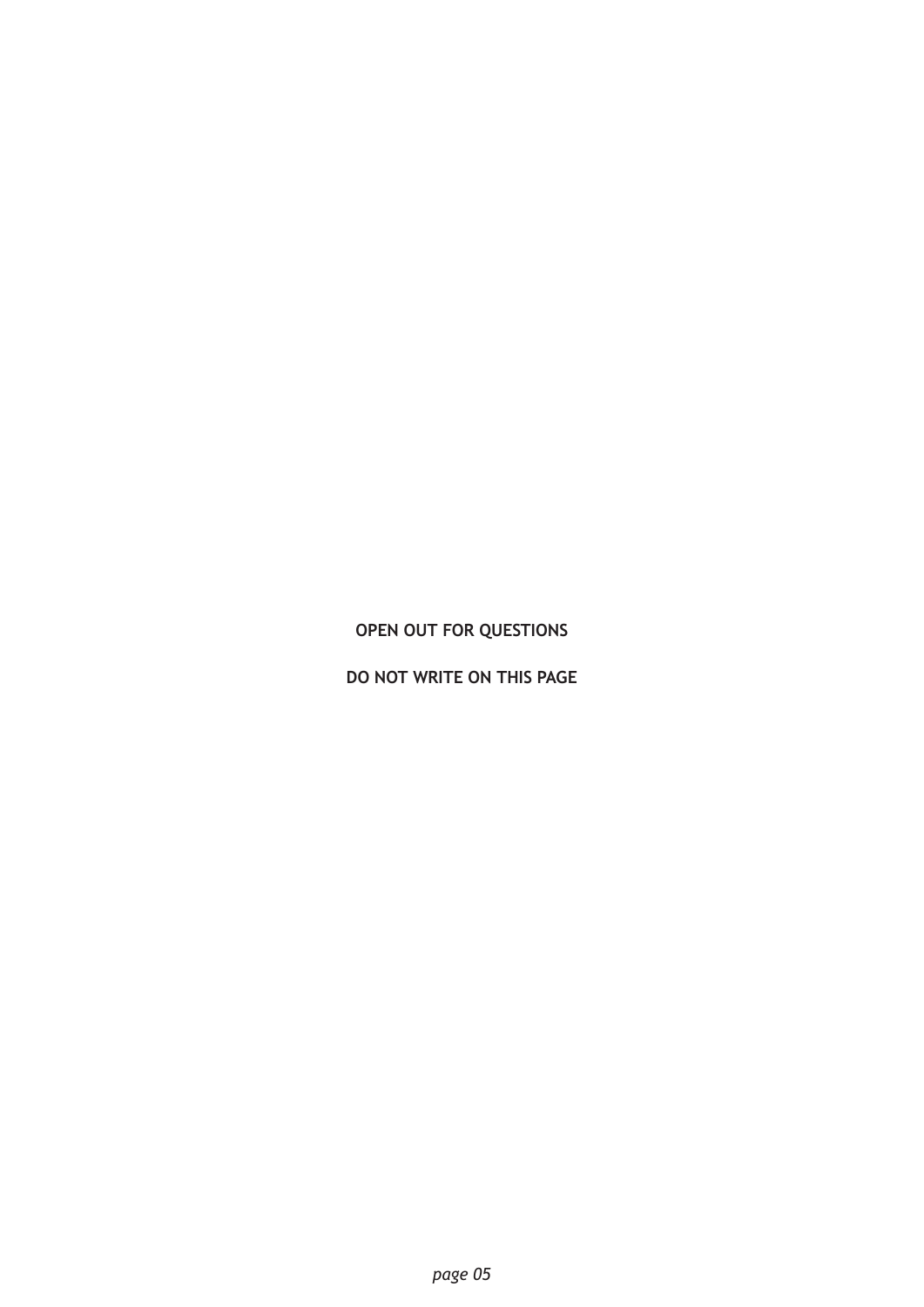## ACKNOWLEDGEMENT

Article – Article is adapted from *Why Do Cats Love Bookstores* by Jason Diamond, from Literary Hub, April 11th 2016. http://lithub.com/why-do-cats-love-bookstores.

**SQA has made every effort to trace the owners of copyright materials in this question paper, and seek permissions. We will be happy to incorporate any missing acknowledgements. Please contact question.papers@sqa.org.uk.**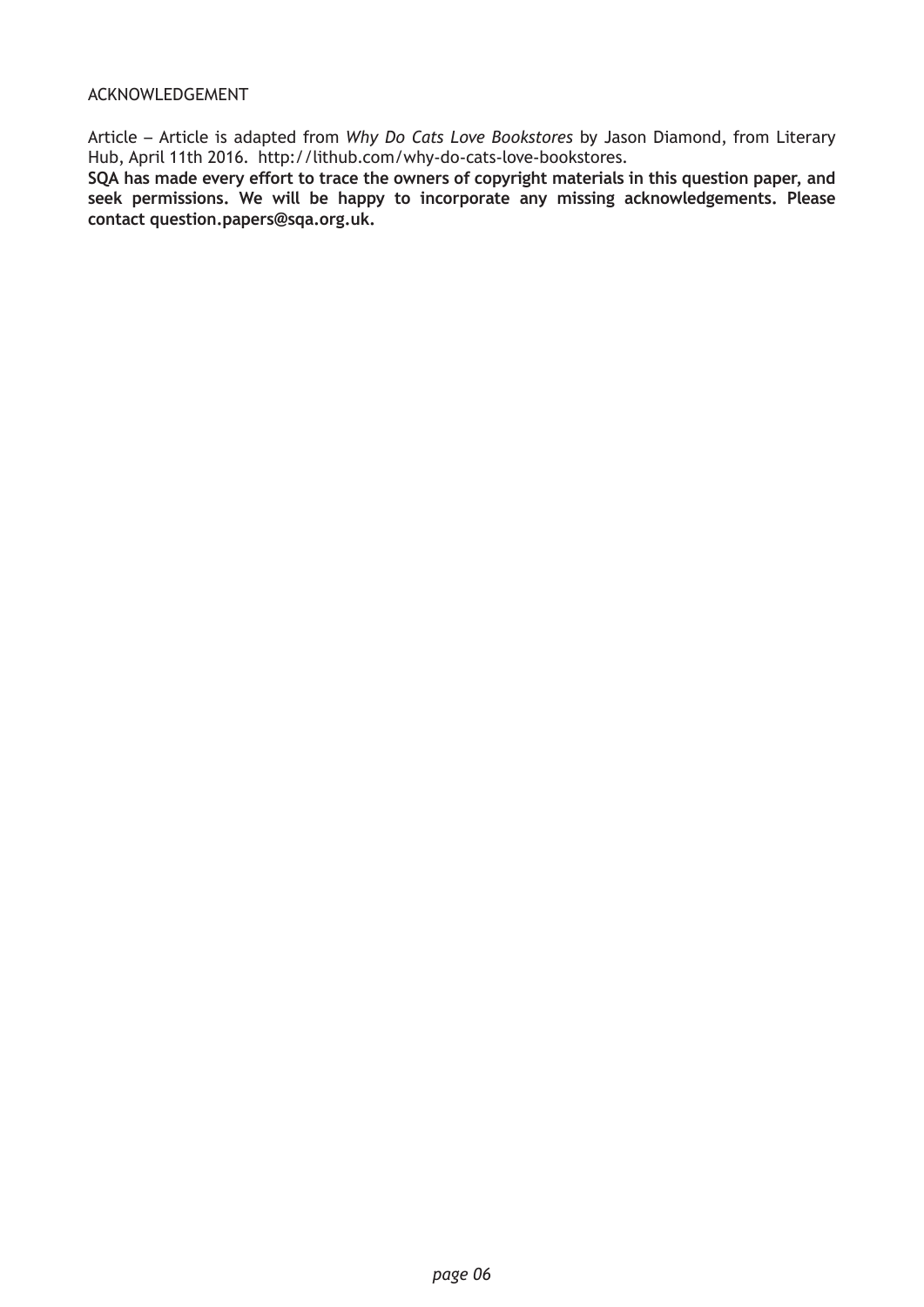

National Oualifications 2018

# **X824/75/12 English Critical Reading**

MONDAY, 14 MAY 10:20 AM – 11:50 AM

**Total marks — 40**

**SECTION 1 — Scottish Text — 20 marks**

Read an extract from a Scottish text you have previously studied.

Choose ONE text from either

Part A — Drama Pages 02-07

or

Part B - Prose Pages 08-17

or

Part C — Poetry Pages 18-25

Attempt ALL the questions for your chosen text.

## **SECTION 2 — Critical Essay — 20 marks**

Attempt ONE question from the following genres — Drama, Prose, Poetry, Film and Television Drama, or Language.

Your answer must be on a different genre from that chosen in Section 1.

You should spend approximately 45 minutes on each Section.

Write your answers clearly in the answer booklet provided. In the answer booklet you must clearly identify the question number you are attempting.

Use **blue** or **black** ink.

Before leaving the examination room you must give your answer booklet to the Invigilator; if you do not, you may lose all the marks for this paper.



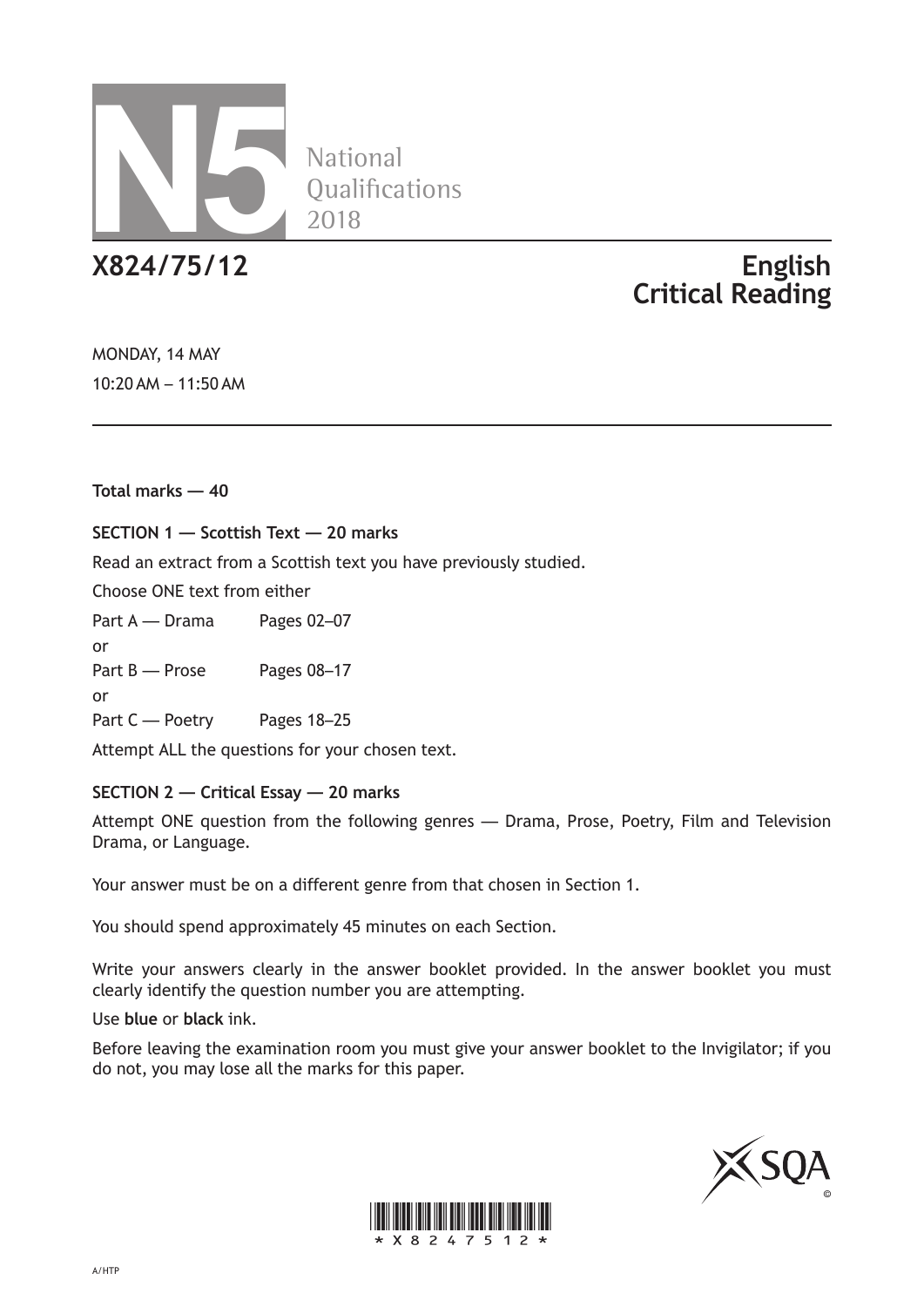## **SECTION 1 — SCOTTISH TEXT — 20 marks**

#### **PART A — SCOTTISH TEXT — DRAMA**

#### **Text 1 — Drama**

If you choose this text you may not attempt a question on Drama in Section 2.

Read the extract below and then attempt the following questions.

#### *Bold Girls* **by Rona Munro**

*In this extract, Cassie, Marie and Nora have returned from their night out. They are in Marie's house discussing the events of the night.*

- NORA: (*drawing herself up*) Oh you'll be telling me a different tale in the morning! There's no end to your wild tales, Cassie! There's no end to them, Marie! (*She snatches up her drink and takes an angry gulp*) And I'd it all to do. I'd it all to put up with! Are you hearing me?
- *Cassie doesn't look at Nora* **5**

(*Taking another gulp*) He's lost my remnant, Marie. He's lost it. I'd all the money saved, as good as paid. It's gone he says, gone. I'll never find a colour like that again. Months I'd been dreaming of the glow that would give my front room. Months. And he's lost it. I'll never have it the way I want it now. Never. (*She is getting tearful in her turn*) My lovely wee room. It could be lovely, couldn't it, Marie?

- MARIE: You'll get it right, Nora.
- NORA: Well where will I ever find a colour like that again? Tell me that? (*Waiting for a response*) Cassie? I'm asking you!
- (*looking up at Nora*) Good night, Mummy. **15**

*Nora stares at her for a moment, then she nods*

NORA: Well I'm going up the town tomorrow. I'm just going to go up the town and buy a piece of what I want. I'll get credit. I'll give them a false address and I'll get credit and I'll have my loose covers. And if you don't want to come and help choose them, Cassie, you needn't sit on them.

*Nora exits*

**10**

**20**

*Marie puts the gin bottle down in front of Cassie. Cassie helps herself to another drink*

- MARIE: (*quietly*) It'll tear the heart out of her, Cassie.
- CASSIE: Mummy's heart is made of steel. She had to grow it that way.
- *Marie reaches over and takes Michael's picture. She goes and rehangs it carefully* **25**

There's a waitress up that club will be walking round without her hair tomorrow if I can find her.

- MARIE: You don't know it was her. There's people in and out of here all the time.
- CASSIE: Who else would it be?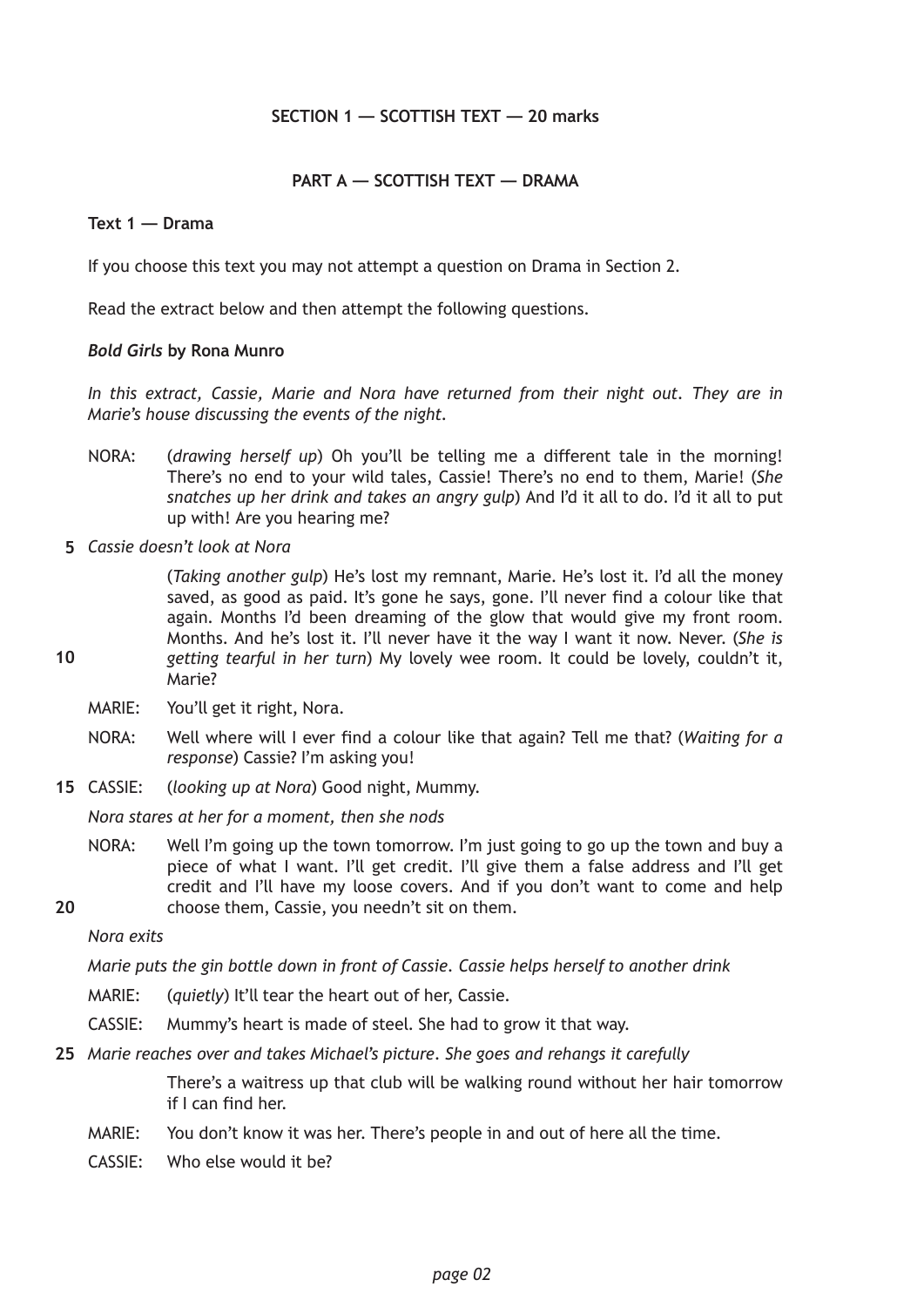#### **MARKS**

**4**

**4**

**4**

**8**

- Well if she's thieving round the club there'll be others sort her out before you do. (*She steps back to admire the picture*) **30**
	- CASSIE: How do you stand it here, Marie?
	- MARIE: Sure where else would I go?
	- CASSIE: How do you keep that smile on your face?
- Super-glue. **35**
	- CASSIE: There's not one piece of bitterness in you, is there?
	- MARIE: Oh Cassie.
	- CASSIE: You see, you're good. And I'm just wicked.
	- MARIE: Aye you're a bold woman altogether.
- Is it hard being good? **40**
	- MARIE: I took lessons.

#### **Questions**

- **1.** Using your own words as far as possible, identify **four** things we learn about the main characters in this extract.
- **2.** Look at lines 6–11.

By referring to **two** examples of language, explain how the writer makes it clear that Nora is upset.

- **3.** By referring to **two** examples from anywhere in this extract, explain how stage directions are used to create tension between characters.
- **4.** By referring to this extract and to elsewhere in the play, show how the main characters are presented as being 'Bold Girls'.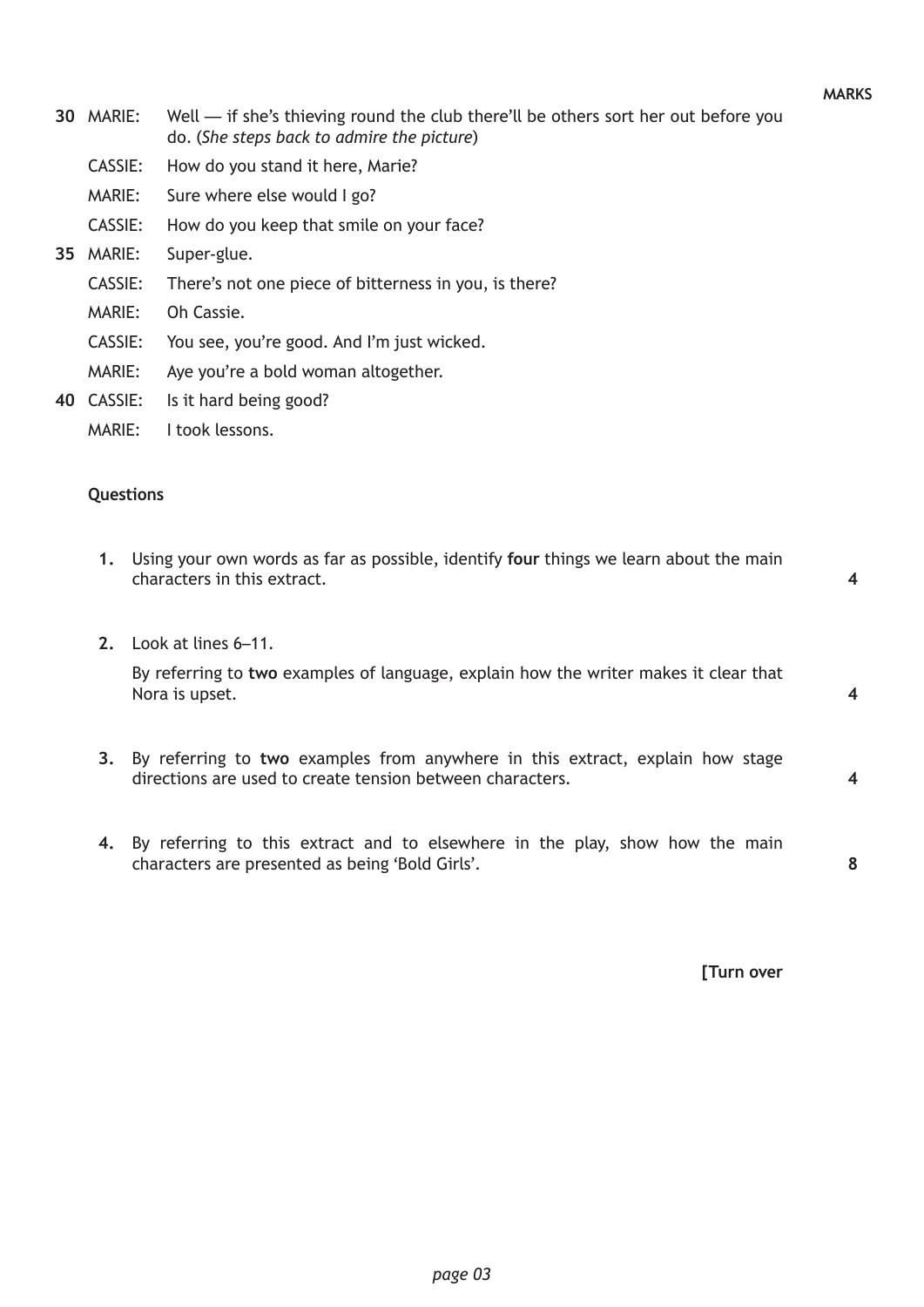#### **OR**

#### **Text 2 — Drama**

If you choose this text you may not attempt a question on Drama in Section 2.

Read the extract below and then attempt the following questions.

## *Sailmaker* **by Alan Spence**

- BILLY: Ah hear the boy's daein well at school.
- DAVIE: Oh aye. He's clever. He'll get on.
- BILLY: He'll get on a lot better if you screw the heid, right?
- DAVIE: C'mon Billy, ah dae ma best. It's just . . .
- BILLY: Ah know it's hard on yer own an that . . . **5**
	- DAVIE: Naw ye don't know. Naebody knows, unless they've been through it. (*Quieter*) Comin hame's the worst. The boy's oot playin. Hoose is empty. Gets on top of ye.

The other night there, ah got this queer feelin. Ah felt as if aw the furniture an everythin was *watching* me. Sounds daft, eh? Maybe ah'm goin aff ma heid!

Bound tae take a while tae get over it. **10**

DAVIE: If ah ever dae.

(*They cross to where* ALEC *is playing with yacht*)

- BILLY: (To ALEC) How ye doin wee yin? What's this ye've got? (*Picks up yacht*)
- ALEC: Used tae be Jackie's.
- DAVIE: Ah'm gonnae fix it up, when ah've got the time. **15**
	- ALEC: Ye've been sayin that for weeks!
	- BILLY: Ah could paint it if ye like.
	- ALEC: Would ye?
- BILLY: Aye, sure. Should come up really nice. Ah'll take it away wi me. Get it done this week. **20**
	- ALEC: This week!
	- BILLY: Nae bother.
	- ALEC: What colours will ye make it?
- BILLY: Ah think the hull has tae be white. Ah've got a nice white gloss at work. The keel ah could dae in blue. Maybe put a wee blue rim round the edge here. An ah think ah've got a light brown that would do just fine for the deck. That suit ye awright? **25**
	- ALEC: Great!
	- BILLY: Ye won't even recognise it. It'll be like a brand new boat.
	- ALEC: It'll be dead real, eh?
- It'll be that real we can aw sail away in it! **30**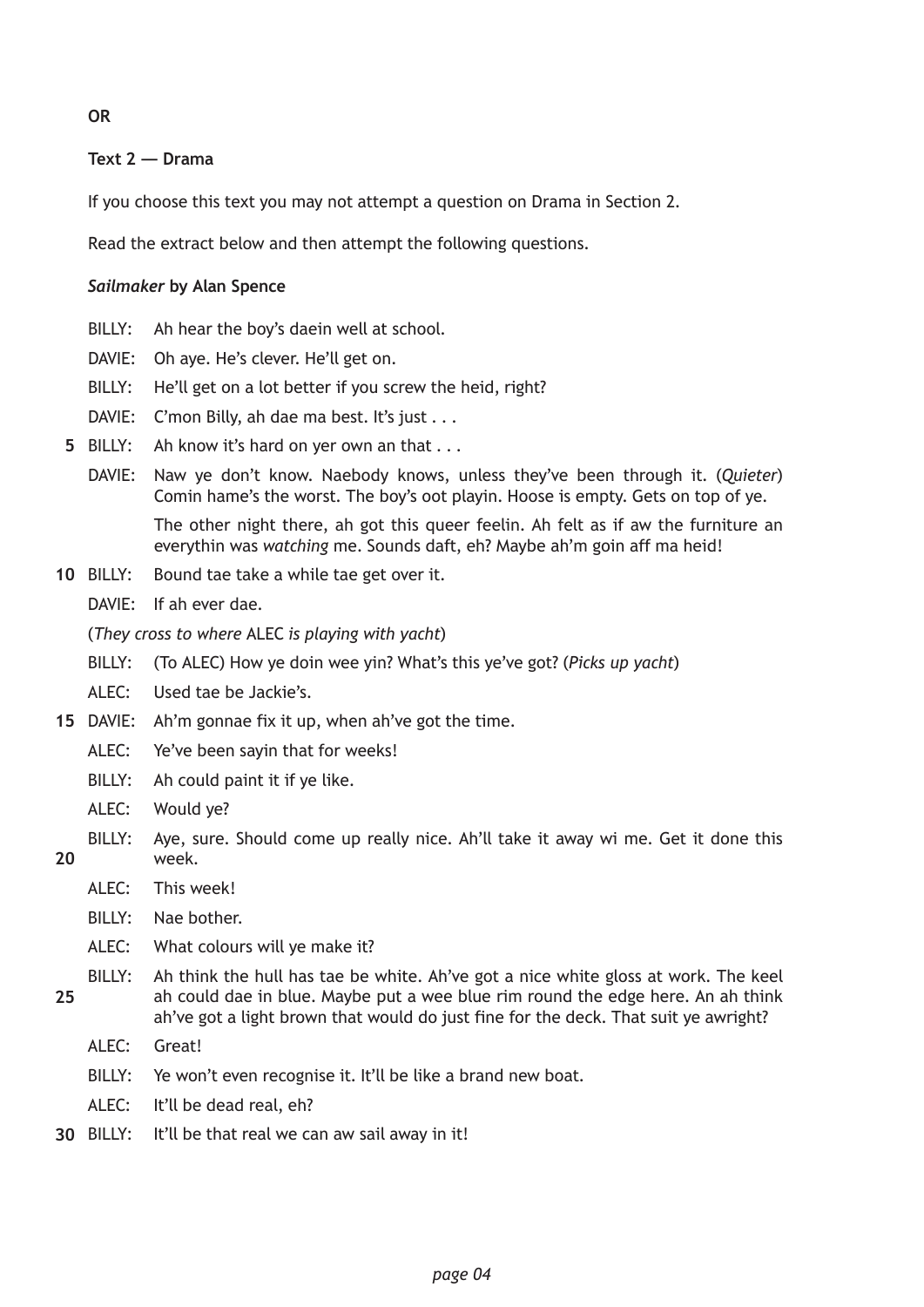DAVIE: Away tae Never Never Land! BILLY: Right, ah'll be seein ye. (*Takes yacht, exits*)

#### **Questions**

**5.** Look at lines 1–11. By referring to **two** examples of language, explain how the writer makes it clear that Davie is having a difficult time. **6.** Look at lines 13–28. By referring to **two** examples of language, explain what we learn about Billy's character. **7.** Look at lines 29–33. By referring to **one** example, explain how either Alec **or** Davie react to Billy's promise of fixing the yacht. **8.** Using your own words as far as possible, explain why the yacht is important in this extract. You should make **two** key points. **9.** By referring to this extract and to elsewhere in the play, show how family relationships are explored. **4 4 2 2 8**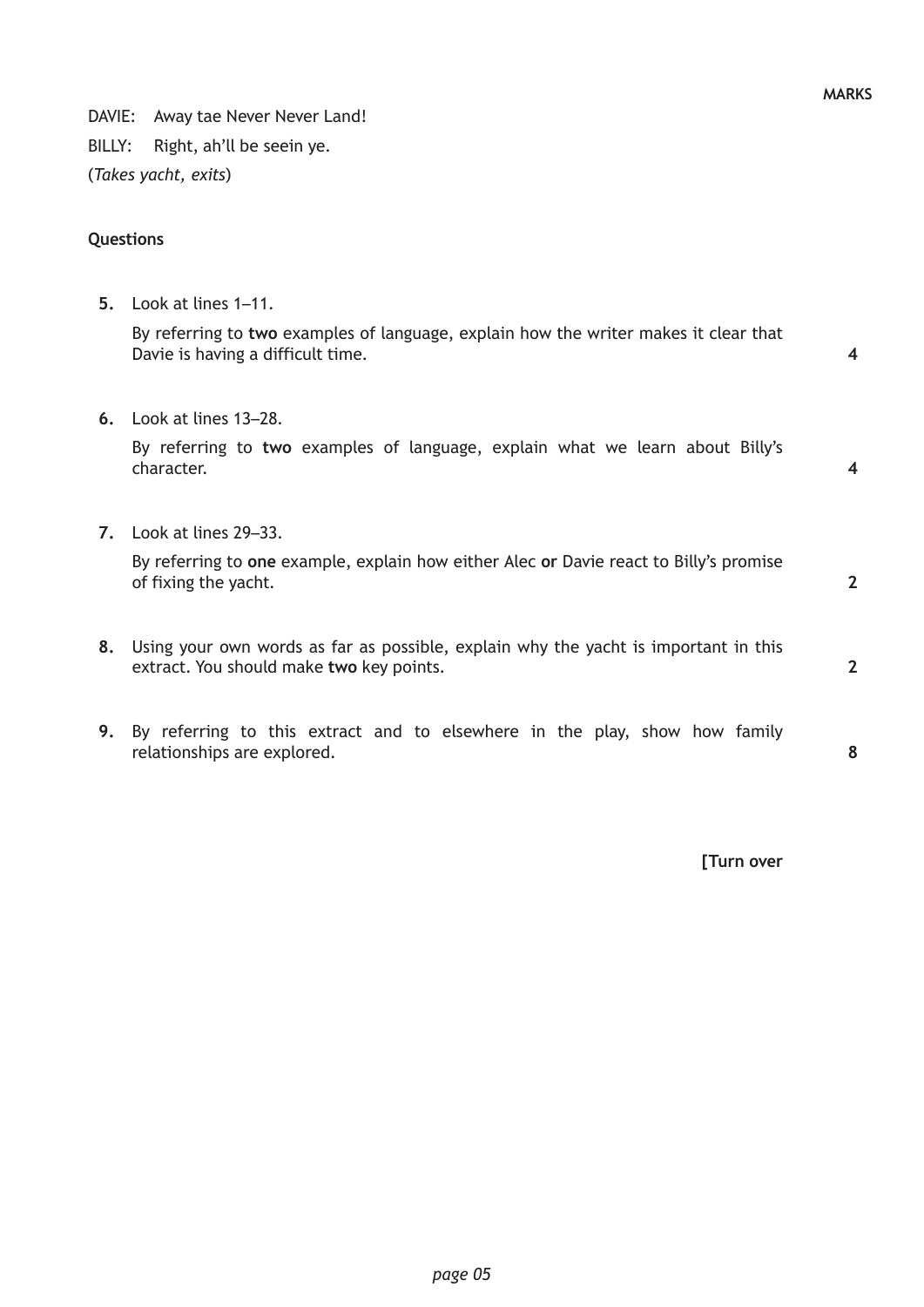## **OR**

## **Text 3 — Drama**

If you choose this text you may not attempt a question on Drama in Section 2.

Read the extract below and then attempt the following questions.

## *Tally's Blood* **by Ann Marie Di Mambro**

|    | <b>ROSINELLA:</b> | You better watch these lassies. (Franco scoffs) Who is it anyway? Anybody I<br>know?                                                                                                                    |
|----|-------------------|---------------------------------------------------------------------------------------------------------------------------------------------------------------------------------------------------------|
|    | <b>FRANCO:</b>    | (Face lights up talking about her) This is not 'anybody'. It's Bridget Devlin.<br>You know her?                                                                                                         |
| 5. | <b>ROSINELLA:</b> | (Disapproving) From the Auld Toon? Adam Devlin's lassie?                                                                                                                                                |
|    | <b>FRANCO:</b>    | What if she is?                                                                                                                                                                                         |
|    | <b>ROSINELLA:</b> | No harm to the lassie, Franco, but look at that family. Must be six or seven<br>weans.                                                                                                                  |
|    | FRANCO:           | Eight.                                                                                                                                                                                                  |
|    | 10 ROSINELLA:     | (Shocked) Eight weans! She keeps having them and she cannie even look<br>after them right. And look at me! It's no fair, is it. Twelve years I've been<br>married - and nothing. Me an Italian as well. |
|    | <b>FRANCO:</b>    | They're a great family, Rosinella. Really close.                                                                                                                                                        |
|    | <b>ROSINELLA:</b> | You never met anybody in Italy?                                                                                                                                                                         |
|    | 15 FRANCO:        | I wasn't looking.                                                                                                                                                                                       |
|    | <b>ROSINELLA:</b> | I says to Massimo, I wouldn't be surprised if you come back engaged.                                                                                                                                    |
|    | <b>FRANCO:</b>    | I told you, Rosinella, I've got someone.                                                                                                                                                                |
|    | <b>ROSINELLA:</b> | You're surely no keen on this Scotch girl?                                                                                                                                                              |
|    | <b>FRANCO:</b>    | What if I am?                                                                                                                                                                                           |
|    | 20 ROSINELLA:     | Then she must be giving you something you can't get from an Italian girl. I'm<br>telling you, you better watch yourself.                                                                                |
|    | <b>FRANCO:</b>    | You know nothing about Bridget.                                                                                                                                                                         |
| 25 | <b>ROSINELLA:</b> | Now you listen good to me, son. These Scotch girls, they're all the same.<br>They just go out with you for one thing. Because your faither's got a shop<br>and they think you've got money.             |
|    | <b>FRANCO:</b>    | (Indignant) Thanks very much.                                                                                                                                                                           |
|    |                   | ROSINELLA: Alright. Alright. And because you're tall                                                                                                                                                    |
|    | FRANCO:           | Good looking                                                                                                                                                                                            |
|    | <b>ROSINELLA:</b> | You're good fun to be with                                                                                                                                                                              |
| 30 | FRANCO:           | a good kisser, a good dancer                                                                                                                                                                            |
|    | <b>ROSINELLA:</b> | Aye, but that's because you're Italian.                                                                                                                                                                 |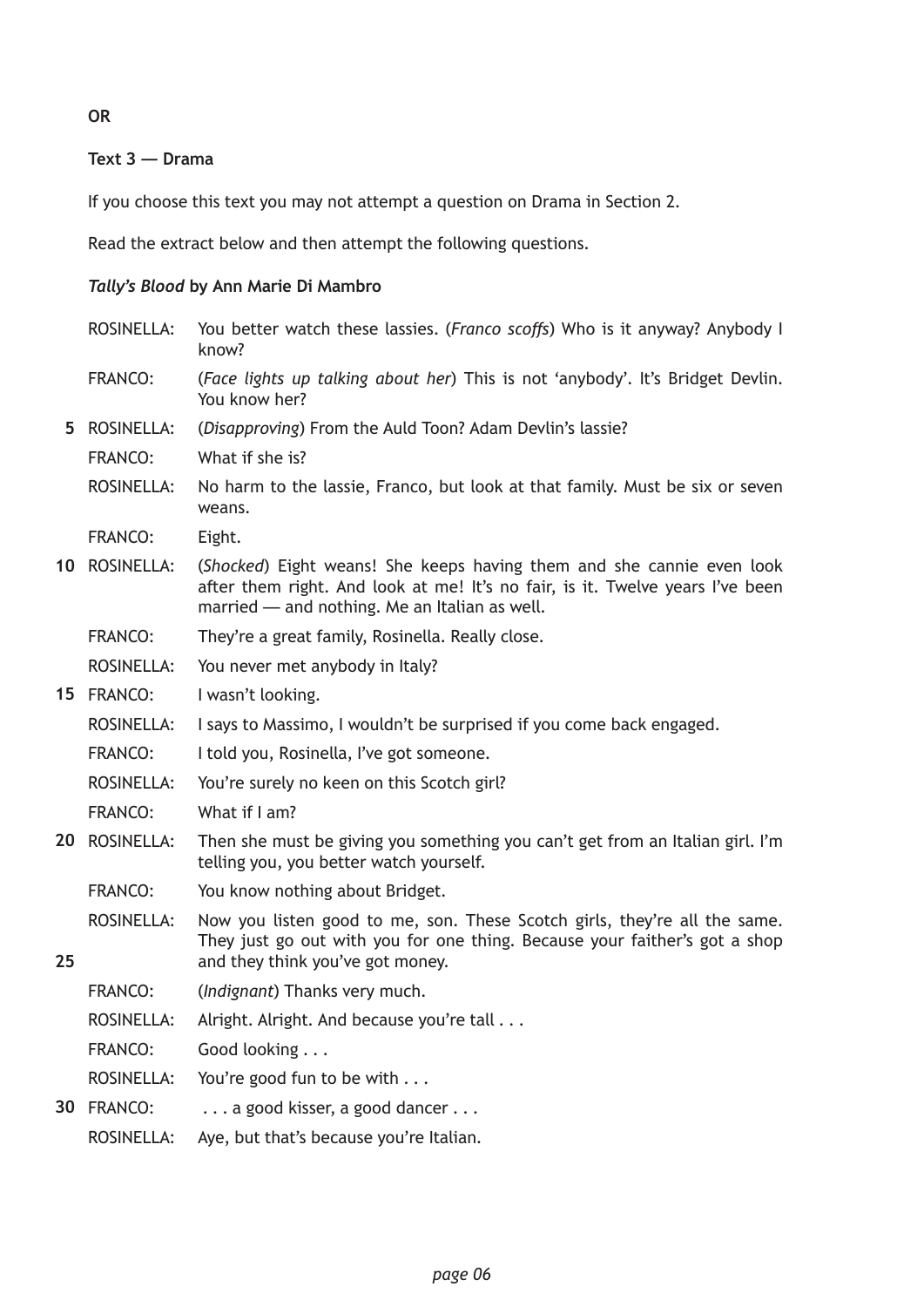FRANCO: Oh, they like that alright. All I have to do is say 'Ciao Bella' and they're all over me. *Lucia in from front shop.*

Ciao Bella. **35**

*She jumps on his back for a piggyback*.

See what I mean?

ROSINELLA: Listen — these girls. (*Lowers voice so Lucia won't hear*) Don't think I don't understand. You're no different from all the other Italian men. You're young, you've got the warm blood. But it's one thing to play around with them, so long as you marry your own kind. You watch none of them catches you. That's the kind of thing they do here.

#### **Questions**

**10.** Look at lines 1–6.

By referring to **two** examples of language, explain how the writer makes it clear that there is conflict between Franco and Rosinella.

- **11.** Look at lines 7–13.
	- (a) By referring to **one** example, explain how the writer demonstrates Rosinella's opinion of Bridget's family.
	- (b) By referring to **one** example, explain how the writer demonstrates Franco's opinion of Bridget's family.

**12.** Look at lines 15–42.

By referring to **two** examples of language, explain what is revealed about Franco's character.

**13.** By referring to this extract and to elsewhere in the play, show how the character of Rosinella is presented.

**8**

**4**

**[Turn over**

**40**

**4**

**2**

**2**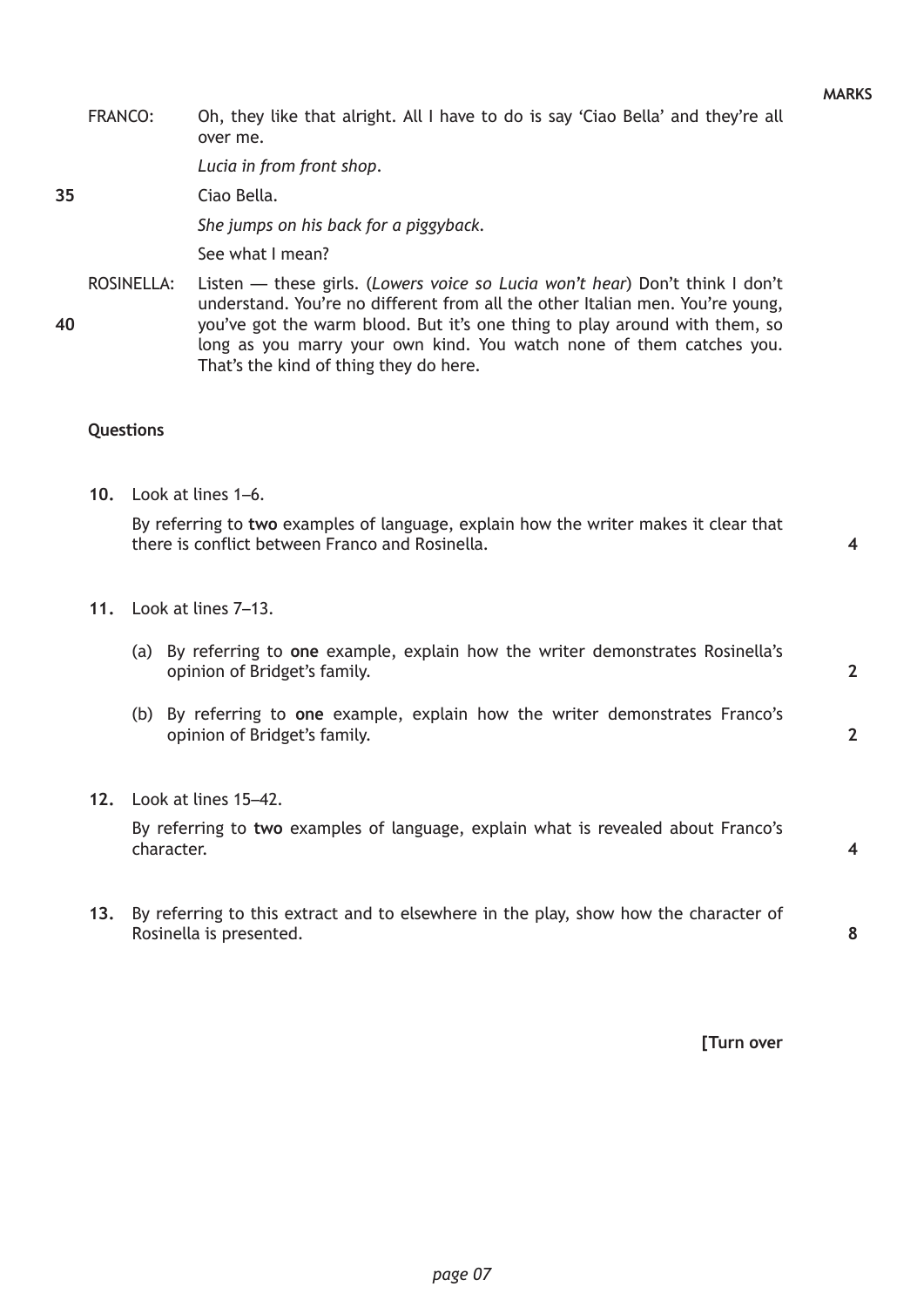## **SECTION 1 — SCOTTISH TEXT — 20 marks**

## **PART B — SCOTTISH TEXT — PROSE**

#### **Text 1 — Prose**

If you choose this text you may not attempt a question on Prose in Section 2.

Read the extract below and then attempt the following questions.

#### *The Cone Gatherers* **by Robin Jenkins**

*In this extract, Neil and Calum have been caught in a storm and take refuge in the summer house belonging to the Runcie-Campbell family. Calum has picked up a doll.*

'Put it back, Calum,' he said.

'Would it be all right if I took it away and put a leg on it?' asked Calum eagerly. 'I would bring it back.'

'No, it would not. It would be stealing. Put it back. In any case, it's just a doll, fit for a wee lassie. Put it back.' **5**

Neil went over to attend to the fire.

'Get your jacket off, Calum,' he said, 'and hold it in front of the fire.'

As he spoke he was cautiously taking his own off. His shoulder joints were very stiff and sore.

'Do you know what I'm going to do?' he asked, as he was helping to take off his brother's **10** jacket. 'I'm going to have a puff at that pipe you bought me in Lendrick.'

Calum was delighted. 'Is it a good pipe, Neil?'

'The best I ever had. It must have cost you a fortune.'

Calum laughed and shook his head. 'I'm not telling,' he said.

15 Neil was feeling in his pocket for the pipe when other noises outside were added to the drumming of the rain on the roof: a dog's bark, and voices.

As they stared towards the door, there came a scratching on it as of paws, and a whining. A minute later they heard the lady cry out 'Thank God!' and then a key rattled in the lock. The door was flung open to the accompaniment of the loudest peal of thunder since the

**20** start of the storm.

From a safe distance the little dog barked at the trespassers. The lady had only a silken handkerchief over her head; her green tweed costume was black in places with damp. In the midst of the thunder she shouted: 'What is the meaning of this?' Though astonishment, and perhaps dampness, made her voice hoarse, it nevertheless was far more appalling to

25 the two men than any thunder. They could not meet the anger in her face. They gazed at her feet; her stockings were splashed with mud and her shoes had sand on them.

Neil did not know what to do or say. Every second of silent abjectness was a betrayal of himself, and especially of his brother who was innocent. All his vows of never again being ashamed of Calum were being broken. His rheumatism tortured him, as if coals from the

stolen fire had been pressed into his shoulders and knees; but he wished that the pain was **30**twenty times greater to punish him as he deserved. He could not lift his head; he tried, so that he could meet the lady's gaze at least once, no matter how scornful and contemptuous it was; but he could not. A lifetime of frightened submissiveness held it down.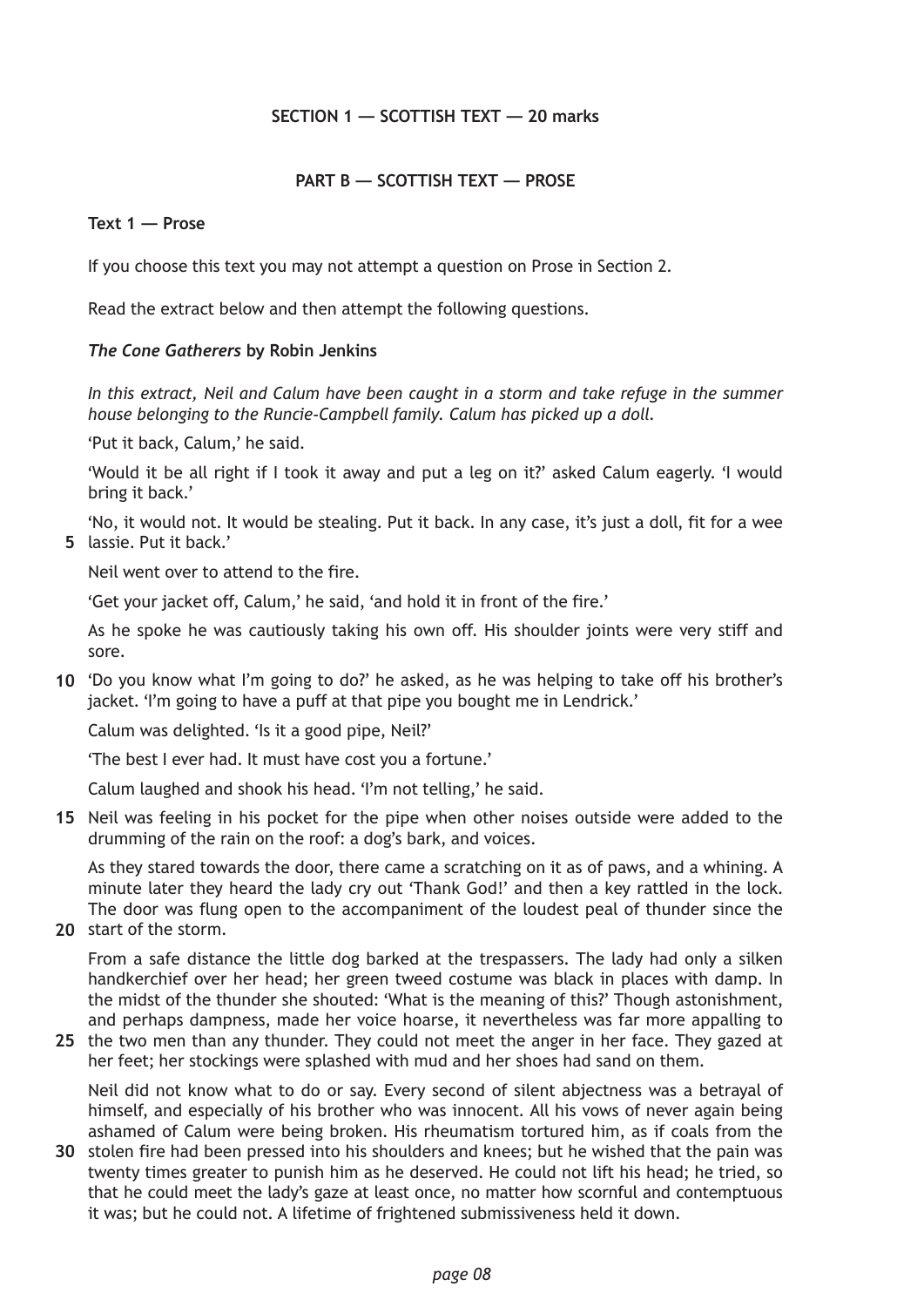Suddenly he realised that Calum was speaking.

'It's not Neil's fault, lady,' he was saying. 'He did it because I was cold and wet.' **35**

'For God's sake,' muttered the lady, and Neil felt rather than saw how she recoiled from Calum, as if from something obnoxious, and took her children with her.

#### **Questions**

|     | <b>14.</b> Look at lines 1-14.                                                                                     |   |
|-----|--------------------------------------------------------------------------------------------------------------------|---|
|     | By referring to two examples, explain what we learn about the relationship between<br>Calum and Neil.              | 4 |
| 15. | Look at lines 15–20.<br>By referring to two examples of language, explain how the writer creates tension.          | 4 |
|     | <b>16.</b> Look at lines 27–37.<br>By referring to two examples of language, explain how Neil feels at this point. | 4 |
| 17. | By referring to this extract and to elsewhere in the novel, show how one interesting<br>character is created.      | 8 |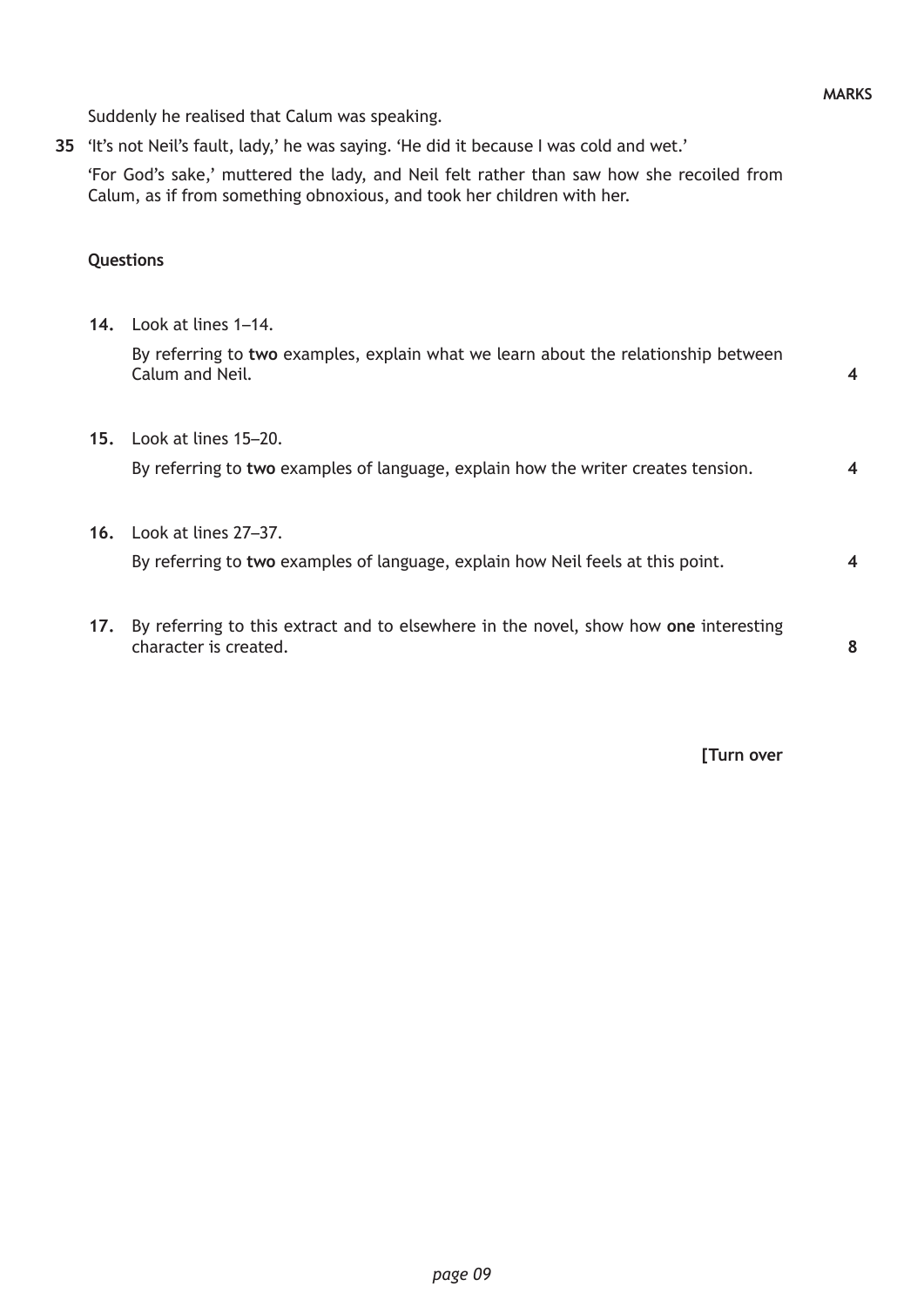## **Text 2 — Prose**

If you choose this text you may not attempt a question on Prose in Section 2.

Read the extract below and then attempt the following questions.

## *The Testament of Gideon Mack* **by James Robertson**

She put the car into first gear and drove off, spraying my legs with gravel. I half-thought of driving after her, but saw it was futile. She was in no mood to listen. She thought I was ill, that I had invented the whole thing about the Stone. But I knew I wasn't ill. She'd panicked because I'd said I loved her, and because she loved me too. *That* was what frightened her.

- A crisis was upon me. I was sweating, seething with energy. If I didn't do something the **5** energy would burst out of me and leave me wrecked on the floor. My left arm was twitching as if in contact with an electric fence. I wanted to go to the Stone, yet at the same time was afraid to go. It seemed to me that the Stone had provoked this crisis, had engineered it in some way. I paced round the manse, in and out of every room, up and
- 10 down the stairs. I'd just decided to get changed and head off for a long run, to try to calm down, when the bell rang again. I thought Elsie must have come back and rushed to the front door. A car had pulled up in the drive, but not Elsie's. It was Lorna Sprott.

'Gideon,' Lorna said. 'I've been at the museum. I missed the exhibition opening but I've had a good look round.' Something in my expression stopped her. 'Is this an awkward 15 moment?'

'Actually, I was about to go for a run.'

'You wouldn't like to come for a walk instead? I've got Jasper in the car. I was thinking we might go to the Black Jaws.'

I opened my mouth to make an excuse, but she didn't notice.

- 'The exhibition surprised me,' she said. 'I didn't think it would be my cup of tea at all, and **20** I can't say I understood everything, but it was quite thought-provoking. I saw old Menteith's study and listened to you reading while I was looking down through that window. That's what put me in mind to go to the Black Jaws, the real place. I haven't been there for ages, and Jasper could do with a change from the beach.'
- 25 She looked pleadingly at me. How could I resist? Lorna stood on the step, inexorable and solid, and I knew I'd never get rid of her. Even if I slammed the door in her face she wouldn't leave me alone. I imagined her scraping and chapping at the windows until I let her in. 'Wait a minute,' I said, and went to get my boots and a jacket.
- Perhaps I was meant to go for a walk with Lorna, to talk to her about what was going on. Perhaps the Stone was wielding some strange power over events and had brought her to **30** my door at this moment. In the minute or two it took me to get ready I made a decision. I would go with Lorna to the Black Jaws and, depending on how things went, I would swear her to secrecy, take her to Keldo Woods, and show her the Stone. I could trust her thus far, I knew. If Lorna acknowledged that the Stone existed, then I would know I was neither
- 35 hallucinating nor mad and I would go to Elsie and John. I would confront them with the misery and mockery of our lives and ask them to have the courage, with me, to change them. If, on the other hand, Lorna could not see the Stone, then I would have to admit that what Elsie had said was true, that I needed help.

**OR**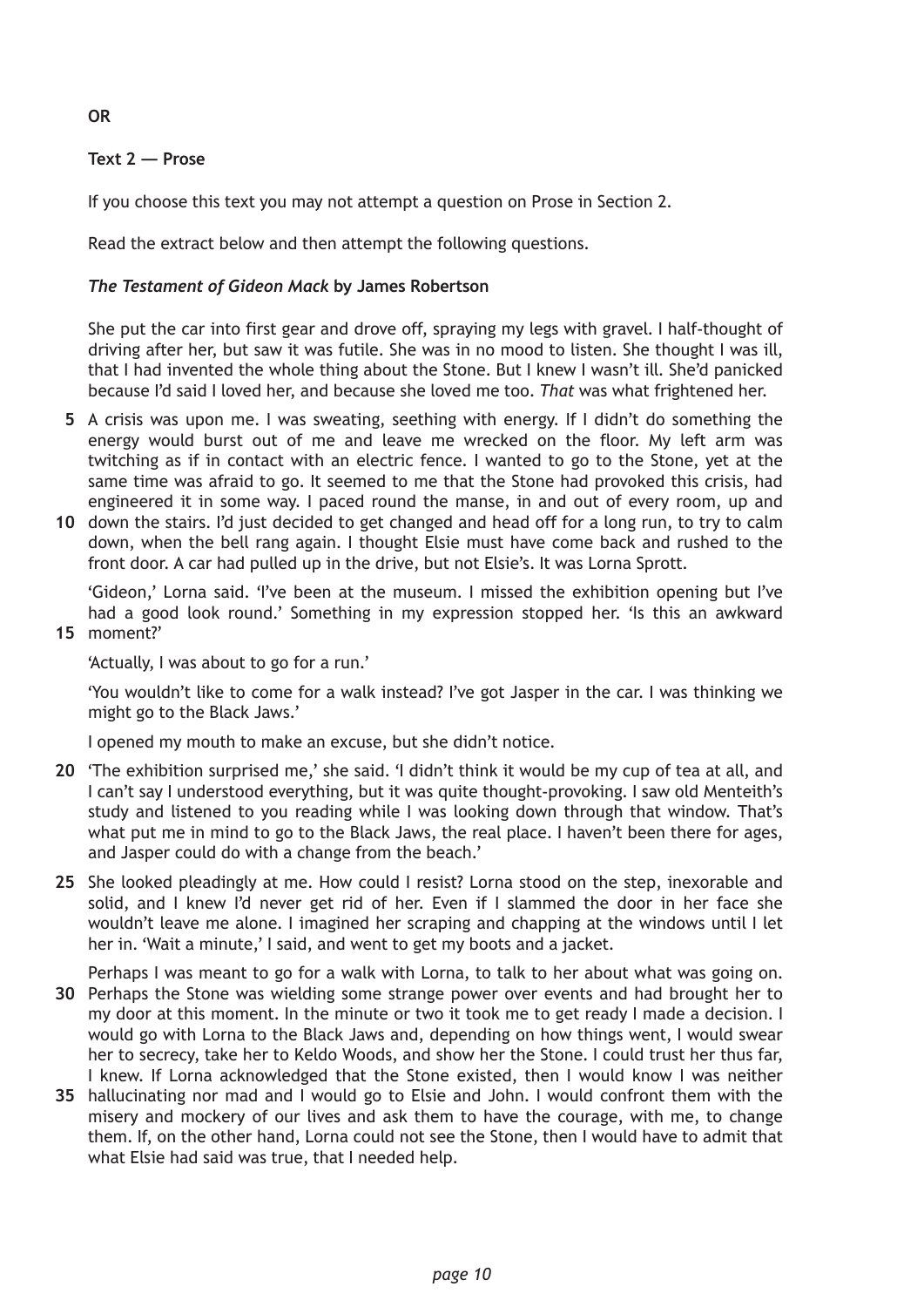#### **MARKS**

I didn't know, as I locked the manse door and got into Lorna's car, that I wouldn't be back 40 for nearly a week. Nor could I have foreseen that I would return utterly transformed. Nor indeed, as I strapped myself in and gritted my teeth against Lorna's terrible driving, and was greeted by Jasper's happy squeals and licks from the back seat, could I have guessed that it would not be Lorna who would trigger what happened next, but her dog.

#### **Questions**

| 18. | Look at lines 5-12.                                                                                                     |                |
|-----|-------------------------------------------------------------------------------------------------------------------------|----------------|
|     | By referring to two examples of language, explain how the writer creates tension.                                       | 4              |
| 19. | Look at lines 13-24.                                                                                                    |                |
|     | By referring to one example, explain what we learn about the character of Lorna.                                        | $\overline{2}$ |
| 20. | Look at lines 25-38.                                                                                                    |                |
|     | Using your own words as far as possible, identify two reasons why Gideon decides to<br>go to the Black Jaws with Lorna. | $\mathbf{2}$   |
| 21. | Look at lines 39–43.                                                                                                    |                |
|     | By referring to two examples of language, explain how the writer makes this moment<br>seem dramatic.                    | 4              |
| 22. | By referring to this extract and to elsewhere in the novel, show how setting is an<br>important feature.                | 8              |
|     |                                                                                                                         |                |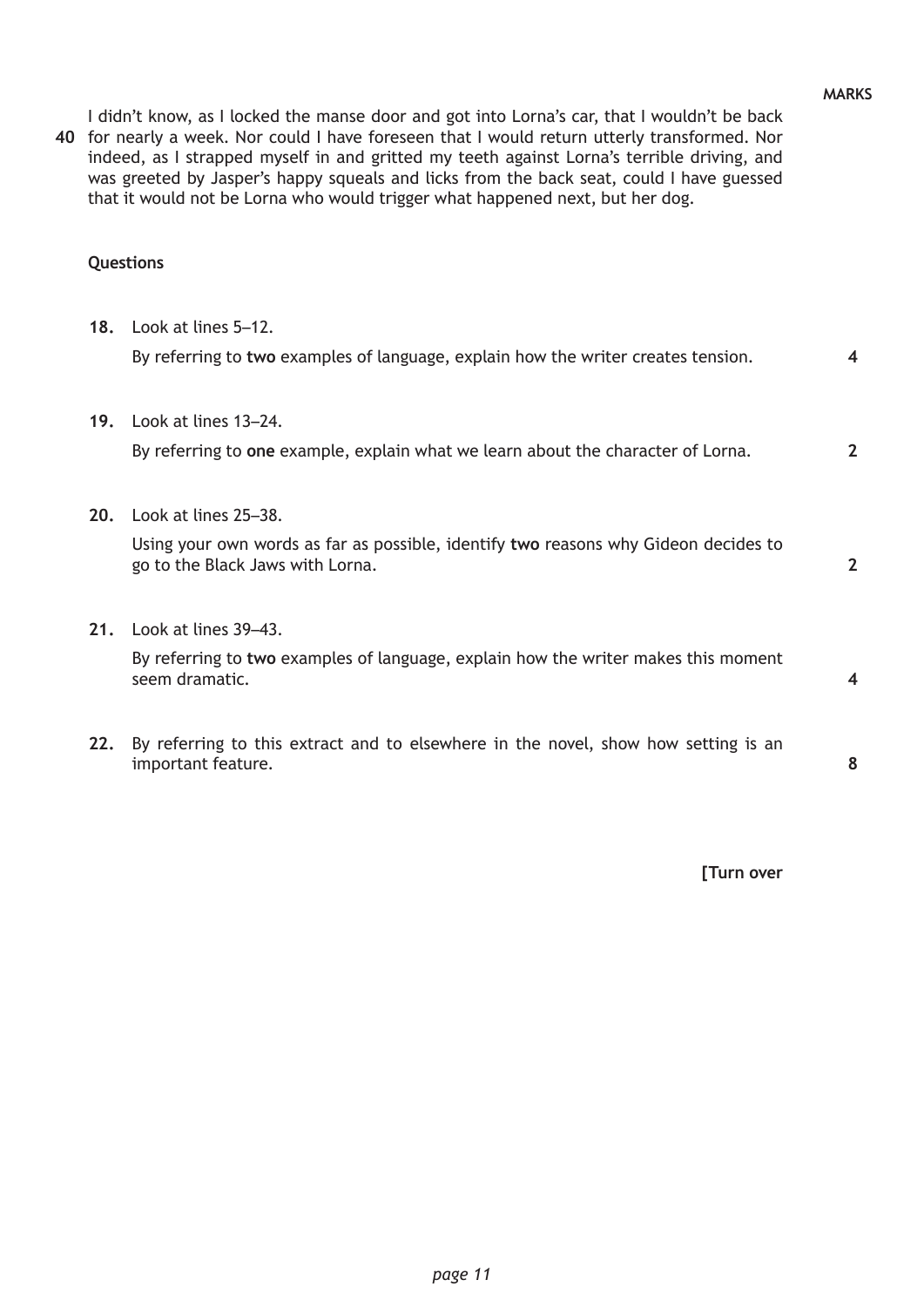## **Text 3 — Prose**

If you choose this text you may not attempt a question on Prose in Section 2.

Read the extract below and then attempt the following questions.

#### *Kidnapped* **by Robert Louis Stevenson**

*In this extract, David Balfour and Alan Breck Stewart are escaping through the heather after spending some time with Cluny Macpherson.*

At last, upon the other side of Loch Errocht, going over a smooth, rushy place, where the walking was easy, he could bear it no longer, and came close to me.

'David,' says he, 'this is no way for two friends to take a small accident. I have to say that I'm sorry; and so that's said. And now if you have anything, ye'd better say it.'

'O,' says I, 'I have nothing.' **5**

He seemed disconcerted; at which I was meanly pleased.

'No,' said he, with rather a trembling voice, 'but when I say I was to blame?'

'Why, of course, ye were to blame,' said I, coolly; 'and you will bear me out that I have never reproached you.'

10 'Never,' says he; 'but ye ken very well that ye've done worse. Are we to part? Ye said so once before. Are ye to say it again? There's hills and heather enough between here and the two seas, David; and I will own I'm no very keen to stay where I'm no wanted.'

This pierced me like a sword, and seemed to lay bare my private disloyalty.

'Alan Breck!' I cried; and then: 'Do you think I am one to turn my back on you in your chief 15 need? You dursn't say it to my face. My whole conduct's there to give the lie to it. It's true, I fell asleep upon the muir; but that was from weariness, and you do wrong to cast it up to  $me -'$ 

'Which is what I never did,' said Alan.

'But aside from that,' I continued, 'what have I done that you should even me to dogs by 20 such a supposition? I never yet failed a friend, and it's not likely I'll begin with you. There are things between us that I can never forget, even if you can.'

'I will only say this to ye, David,' said Alan, very quietly, 'that I have long been owing ye my life, and now I owe ye money. Ye should try to make that burden light for me.'

This ought to have touched me, and in a manner it did, but the wrong manner. I felt I was 25 behaving badly; and was now not only angry with Alan, but angry with myself in the bargain; and it made me the more cruel.

'You asked me to speak,' said I. 'Well, then, I will. You own yourself that you have done me a disservice; I have had to swallow an affront: I have never reproached you, I never named the thing till you did. And now you blame me,' cried I, 'because I cannae laugh and sing as

- **30** if I was glad to be affronted. The next thing will be that I'm to go down upon my knees and thank you for it! Ye should think more of others, Alan Breck. If ye thought more of others, ye would perhaps speak less about yourself; and when a friend that likes you very well has passed over an offence without a word, you would be blithe to let it lie, instead of making it a stick to break his back with. By your own way of it, it was you that was to blame; then
- **35** it shouldnae be you to seek the quarrel.'

**OR**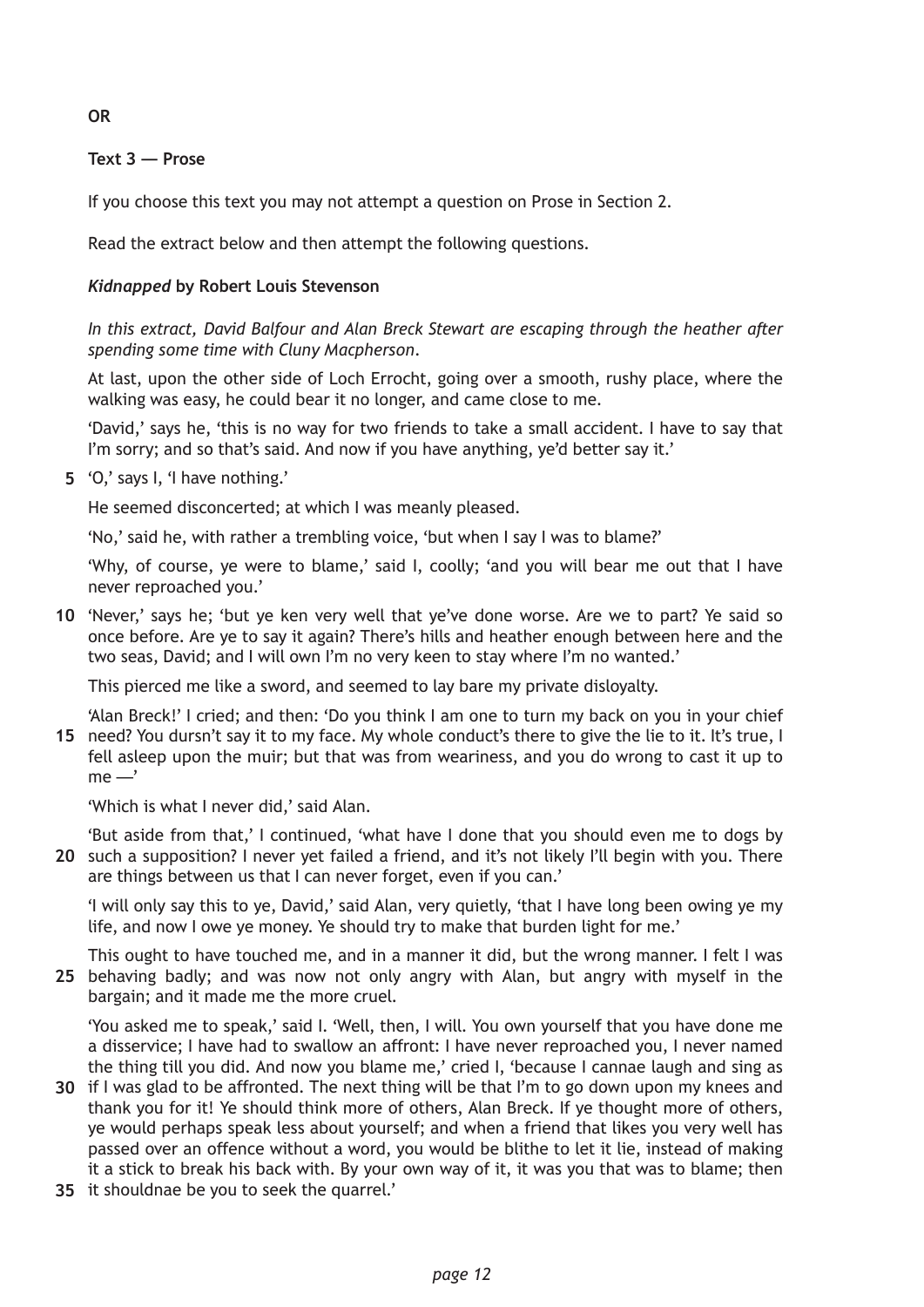'Aweel,' said Alan, 'say nae mair.'

And we fell back into our former silence; and came to our journey's end, and supped, and lay down to sleep, without another word.

## **Questions**

**23.** Look at lines 1–9.

By referring to **two** examples, explain how the writer makes clear the conflict between Alan and David.

**24.** Look at lines 13–21.

By referring to **two** examples of language, explain how the writer reveals David's anger.

**25.** Look at lines 10–38.

By referring to **two** examples, explain **two** things we learn about the character of Alan.

**26.** By referring to this extract and to elsewhere in the novel, show how the writer explores the theme of friendship.

**[Turn over**

**4**

**4**

**4**

**8**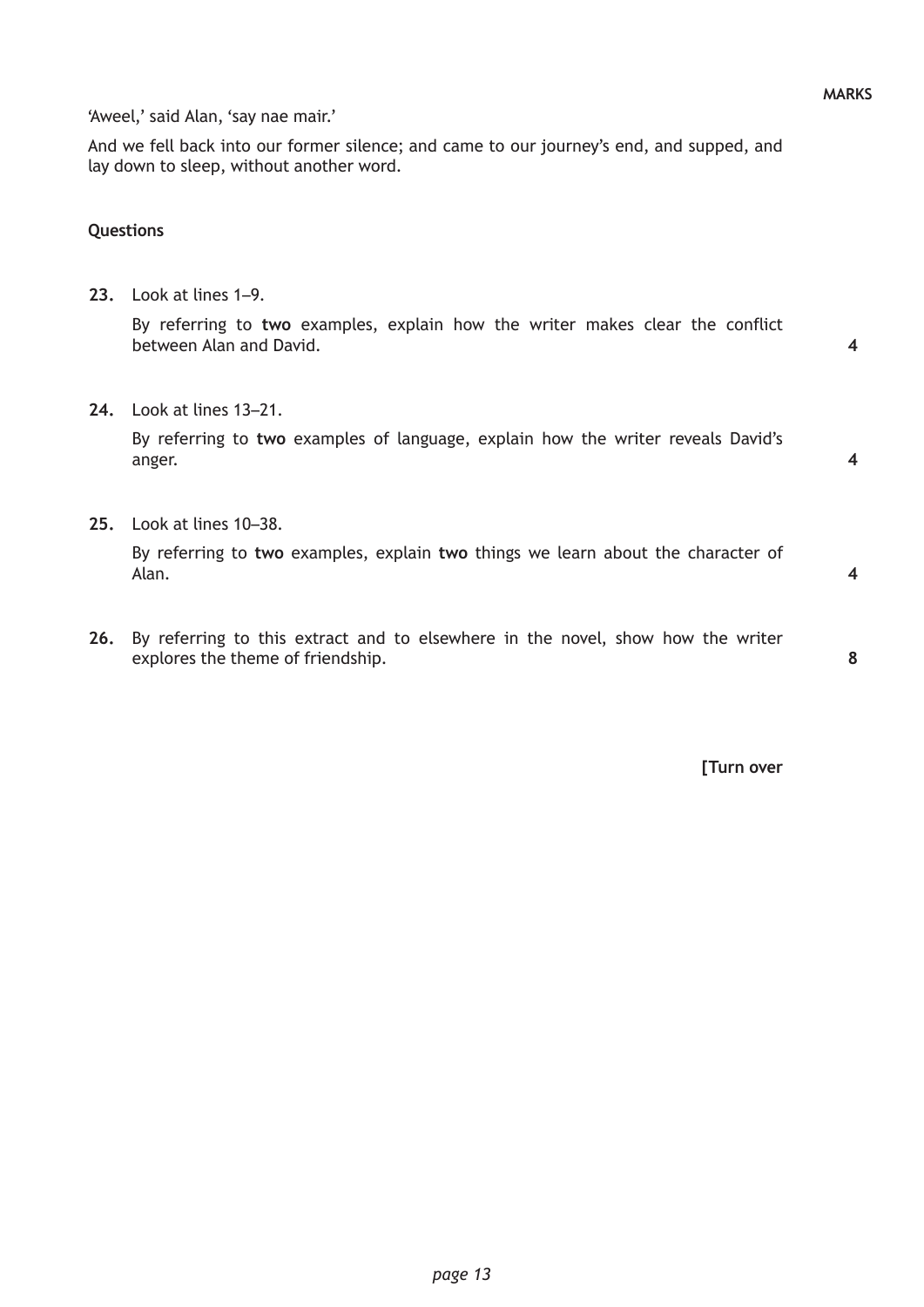## **Text 4 — Prose**

If you choose this text you may not attempt a question on Prose in Section 2.

Read the extract below and then attempt the following questions.

## *The Red Door* **by Iain Crichton Smith**

Murdo stared at the door and as he looked at it he seemed to be drawn inside it into its deep caves with all sorts of veins and passages. It was like a magic door out of the village but at the same time it pulsed with a deep red light which made it appear alive. It was all very odd and very puzzling, to think that a red door could make such a difference to house

and moors and streams. **5**

Solid and heavy he stood in front of it in his wellingtons, scratching his head. But the red door was not a mirror and he couldn't see himself in it. Rather he was sucked into it as if it were a place of heat and colour and reality. But it was different and it was his.

It was true that the villagers when they woke would see it and perhaps make fun of it, and 10 would advise him to repaint it. They might not even want him in the village if he insisted on having a red door. Still they could all have red doors if they wanted to. Or they could hunt him out of the village.

Hunt him out of the village? He paused for a moment, stunned by the thought. It had never occurred to him that he could leave the village, especially at his age, forty-six. But then

- 15 other people had left the village and some had prospered though it was true that many had failed. As for himself, he could work hard, he had always done so. And perhaps he had never really belonged to the village. Perhaps his belonging had been like the Hallowe'en mask. If he were a true villager would he like the door so much? Other villagers would have been angry if their door had been painted red in the night, their anger reflected in the red
- 20 door, but he didn't feel at all angry, in fact he felt admiration that someone should actually have thought of this, should actually have seen the possibility of a red door, in a green and black landscape.

He felt a certain childlikeness stirring within him as if he were on Christmas day stealing barefooted over the cold red linoleum to the stocking hanging at the chimney, to see if 25 Santa Claus had come in the night while he slept.

Having studied the door for a while and having had a long look round the village which was rousing itself to a new day, repetitive as all the previous ones, he turned into the house. He ate his breakfast and thinking carefully and joyously and having washed the dishes he set off to see Mary though in fact it was still early.

30 His wellingtons creaked among the sparkling frost. Its virginal new diamonds glittered around him, millions of them. Before he knocked on her door he looked at his own door from a distance. It shone bravely against the frost and the drab patches without frost or snow. There was pride and spirit about it. It had emerged out of the old and the habitual, brightly and vulnerably. It said, 'Please let me live my own life.' He knocked on the door.

**OR**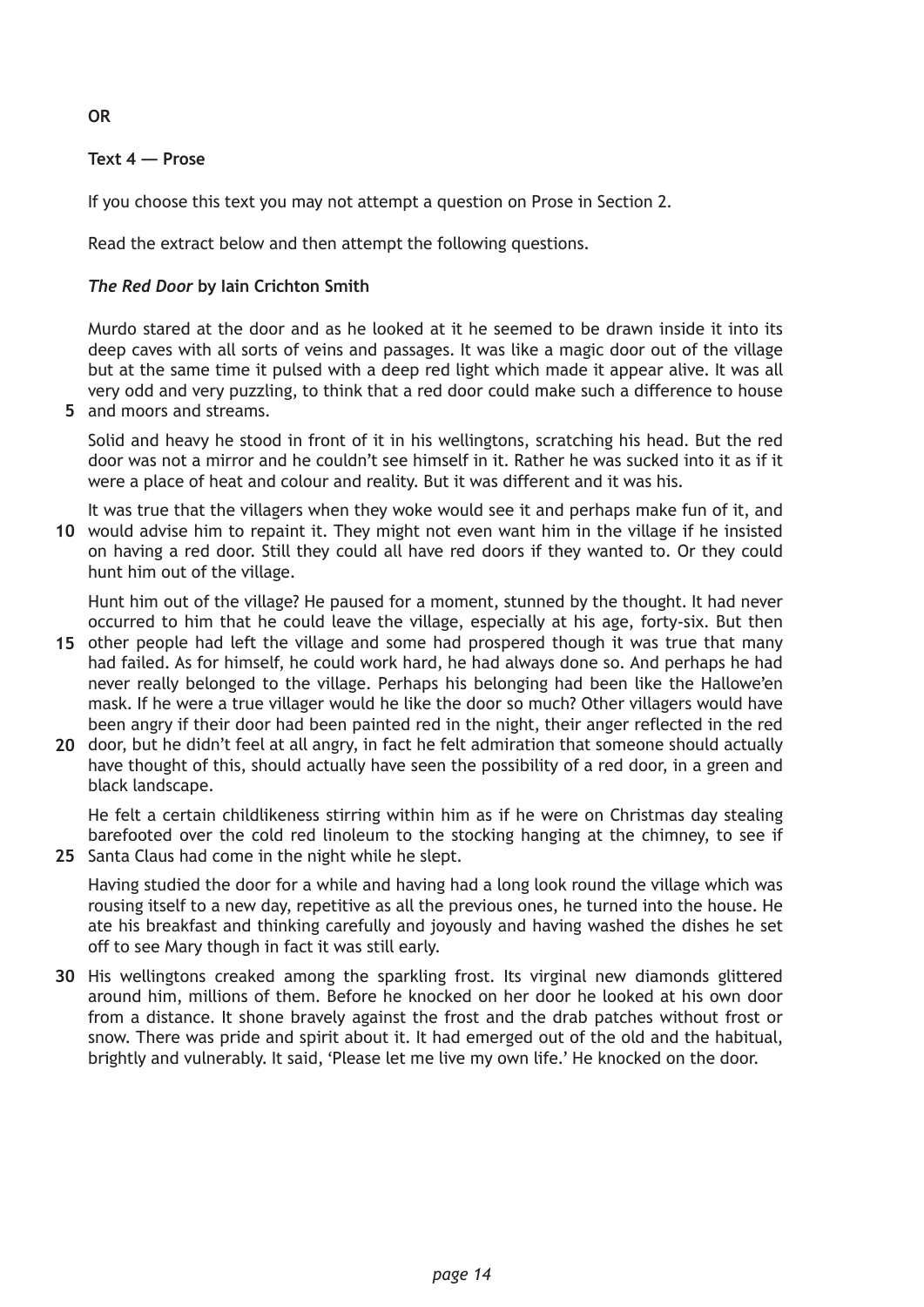#### **MARKS**

## **Questions**

|     | 27. Look at lines 1–8.                                                                                                           |                         |
|-----|----------------------------------------------------------------------------------------------------------------------------------|-------------------------|
|     | By referring to two examples of language, explain how the writer suggests that the<br>red door is unusual.                       | $\boldsymbol{4}$        |
| 28. | Look at lines 9–22.                                                                                                              |                         |
|     | Using your own words as far as possible, explain Murdo's reaction to the door. You<br>should make two key points in your answer. | $\mathbf{2}$            |
| 29. | Look at lines 23-29.                                                                                                             |                         |
|     | By referring to one example of language, explain how the writer suggests a fresh<br>start for Murdo.                             | $\mathbf{2}$            |
| 30. | Look at lines 30–34.                                                                                                             |                         |
|     | By referring to two examples of language, explain how the writer creates a positive<br>mood or atmosphere.                       | $\overline{\mathbf{4}}$ |
| 31. | By referring to this extract and to at least one other story by Crichton Smith, show<br>how an important theme is explored.      | 8                       |
|     |                                                                                                                                  |                         |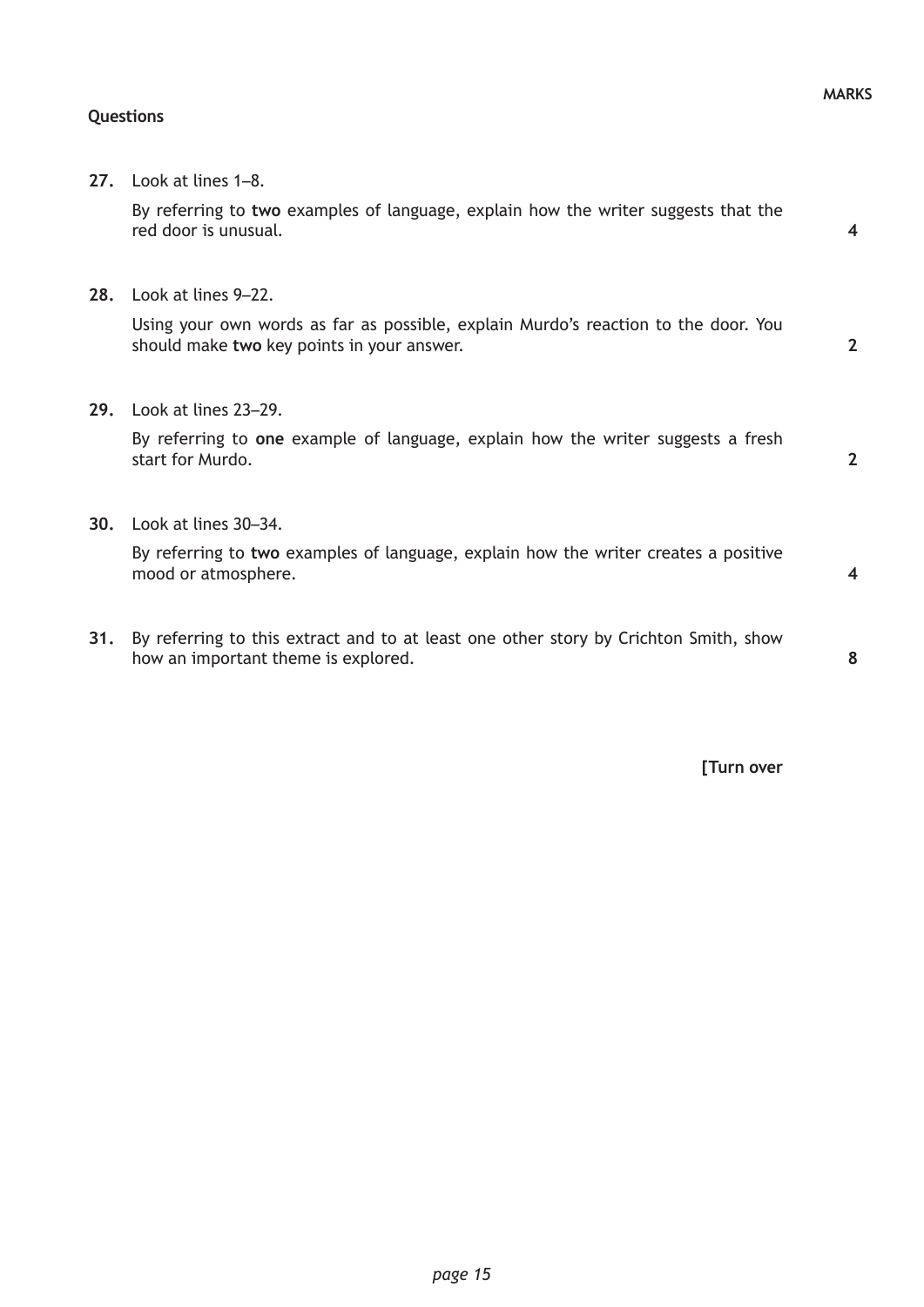**OR**

## **Text 5 — Prose**

If you choose this text you may not attempt a question on Prose in Section 2.

Read the extract below and then attempt the following questions.

## *Away in a Manger* **by Anne Donovan**

'Naw. Are you cauld?'

'Just ma nose.'

She covered it wi her white mitt.

A vision of warmth, a fire, a mug of hot tea rose afore Sandra's eyes.

'We could come back and see the lights another night.' **5**

'Naw, Mammy, naw, we cannae go hame noo, we're nearly there, you promised . . .'

'All right, we'll go. Ah just thought you were too cauld.'

Amy had been gaun on aboot the lights for weeks; at least this would get it ower and done wi. God, she was sick of it all, specially the extra hours in the shop. Every Christmas they

- 10 opened longer and longer. Late-night shoppers, trippin ower wan another tae buy presents that'd be returned on Boxin Day, everybody in a bad mood, trachled wi parcels. And those bloody Christmas records playin non-stop. The extra hours meant extra money, right enough, and it wouldnae be so bad if they'd only tell you in advance, but see if that old bag of a supervisor sidled up tae her once more wi her 'Could you just do an extra couple of
- 15 hours tonight, Sandra?' Wanny these days she'd hit her ower the heid wi a gift-wrapped basket of Fruits of Nature toiletries.

No the night, though.

'Awful sorry, Linda. Ah'm takin Amy tae see the lights in George Square. Ma neighbour's gaun late-night shoppin so she'll bring her in tae meet me.'

'Amy'll love that.' **20**

Sandra was foldin a shelf of red sweaters when Amy came intae the shop, wearin her new coat. She adored that coat, specially the hood, which had a white fur-fabric ruff round the edge. When she'd first got it she walked aboot the hoose in it wi the hood up and Sandra could hardly persuade her tae take it off at bedtime. It had been dear, too much really, but

25 Sandra always wanted Amy tae have nice things, she looked so good in them. She was a beautiful child, everybody said so; even the old bag.

'What a pretty wee girl you are. Oh, she's got gorgeous curls, Sandra.'

She pressed a coin intae Amy's haund.

'That'll buy you some sweeties, pet.'

'What do you say, Amy?' **30**

'Thank you very much.'

Amy placed the coin carefully inside her mitt.

They turned the corner and the cauld evaporated. The square shimmerin wi light, brightness sharp against the gloomy street. Trees frosted wi light. Lights shaped intae circles and flowers, like the plastic jewellery sets wee lassies love. Lights switchin on and **35**off in a mad rhythm ae their ain, tryin tae look like bells ringin and snow fallin. Reindeer and Santas, holly, ivy, robins, all bleezin wi light. Amy gazed at them, eyes shinin.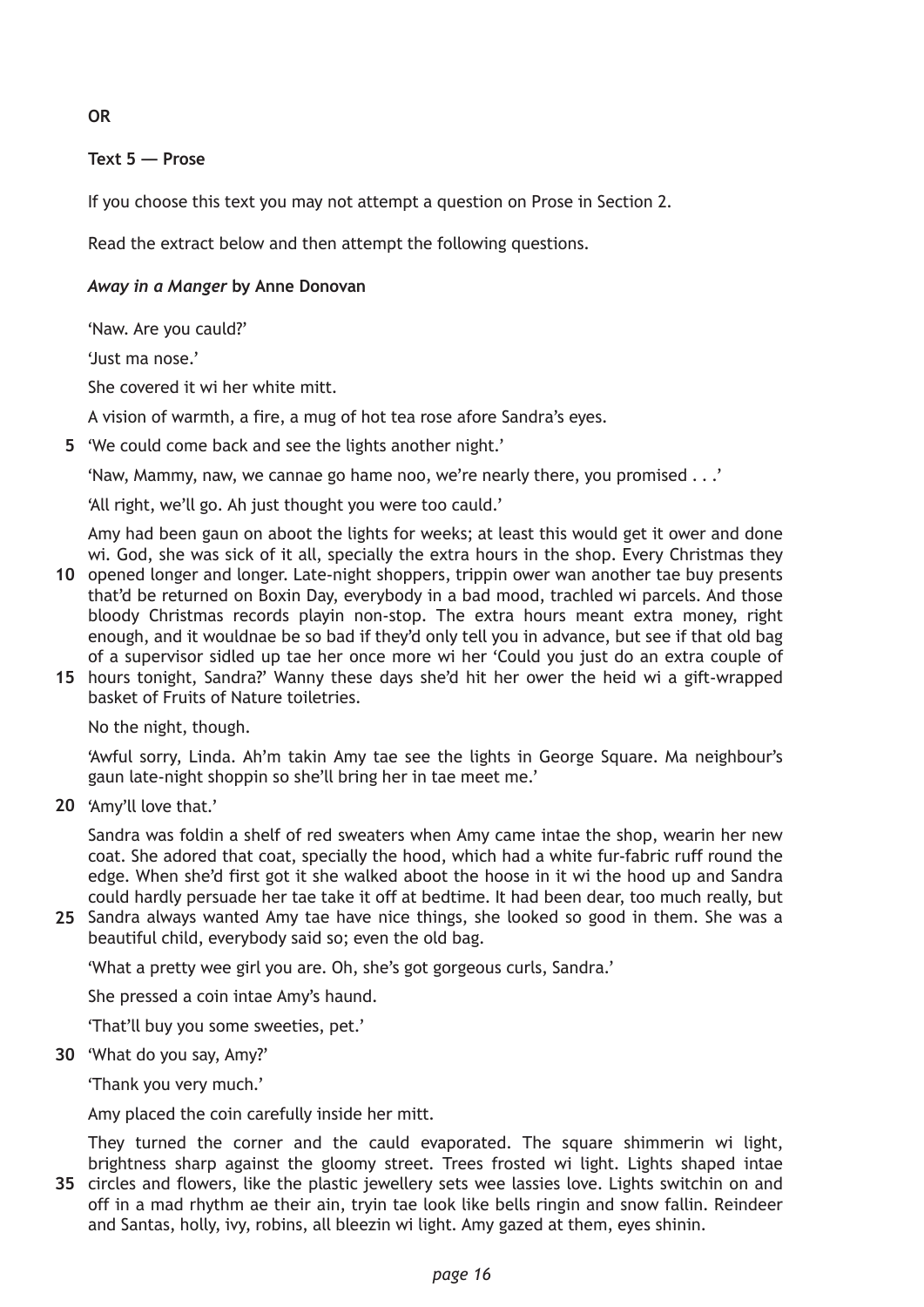#### **MARKS**

**8**

## **Questions**

| 32. | Look at lines $1-7$ .<br>By referring to one example, explain how the writer's use of language makes it clear<br>that Sandra is not very enthusiastic about the trip to see the lights.                | $\overline{2}$ |
|-----|--------------------------------------------------------------------------------------------------------------------------------------------------------------------------------------------------------|----------------|
| 33. | Look at lines 8-16.<br>By referring to two examples, explain how the writer's use of language makes clear<br>Sandra's feelings about the Christmas season.                                             | 4              |
| 34. | Look at lines 17-31.<br>Using your own words as far as possible, explain Sandra's attitude towards her<br>daughter, Amy, at this point in the story. You should make two key points in your<br>answer. | $\mathbf{2}$   |
| 35. | Look at lines 32-37.<br>By referring to two examples, explain how the writer's use of language creates a<br>magical atmosphere.                                                                        | 4              |

**36.** By referring to this extract and to at least one other story by Donovan, show how important relationships are explored.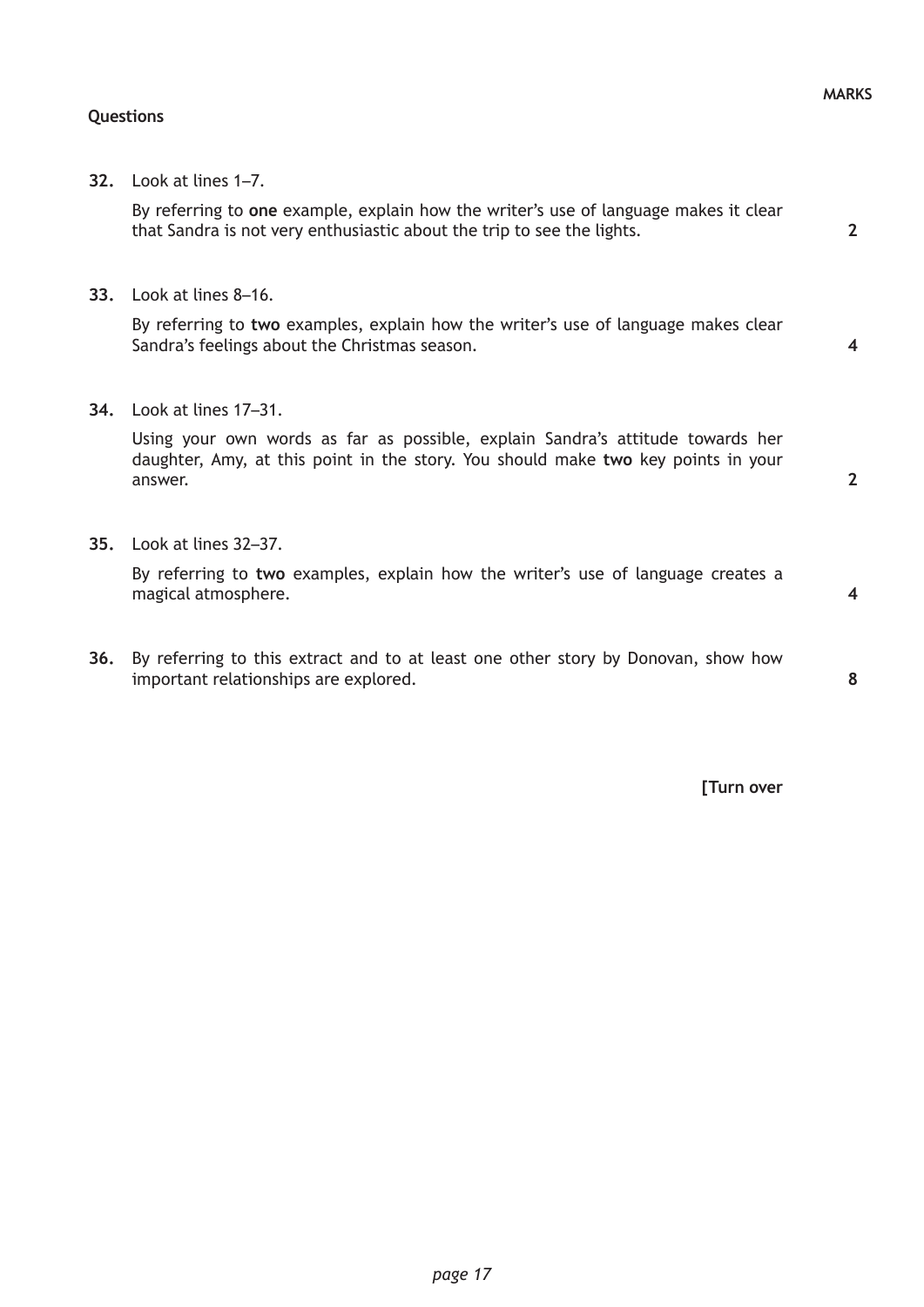## **SECTION 1 — SCOTTISH TEXT — 20 marks**

## **PART C — SCOTTISH TEXT — POETRY**

#### **Text 1 — Poetry**

If you choose this text you may not attempt a question on Poetry in Section 2.

Read the extract below and then attempt the following questions.

## *Mrs Midas* **by Carol Ann Duffy**

It was late September. I'd just poured a glass of wine, begun to unwind, while the vegetables cooked. The kitchen filled with the smell of itself, relaxed, its steamy breath gently blanching the windows. So I opened one,

**5** then with my fingers wiped the other's glass like a brow. He was standing under the pear tree snapping a twig.

Now the garden was long and the visibility poor, the way the dark of the ground seems to drink the light of the sky, but that twig in his hand was gold. And then he plucked

10 a pear from a branch — we grew Fondante d'Automne and it sat in his palm like a light bulb. On. I thought to myself, Is he putting fairy lights in the tree?

He came into the house. The doorknobs gleamed. He drew the blinds. You know the mind; I thought of

15 the Field of the Cloth of Gold and of Miss Macready. He sat in that chair like a king on a burnished throne. The look on his face was strange, wild, vain. I said, What in the name of God is going on? He started to laugh.

I served up the meal. For starters, corn on the cob. Within seconds he was spitting out the teeth of the rich. **20**He toyed with his spoon, then mine, then with the knives, the forks. He asked where was the wine. I poured with a shaking hand, a fragrant, bone-dry white from Italy, then watched as he picked up the glass, goblet, golden chalice, drank.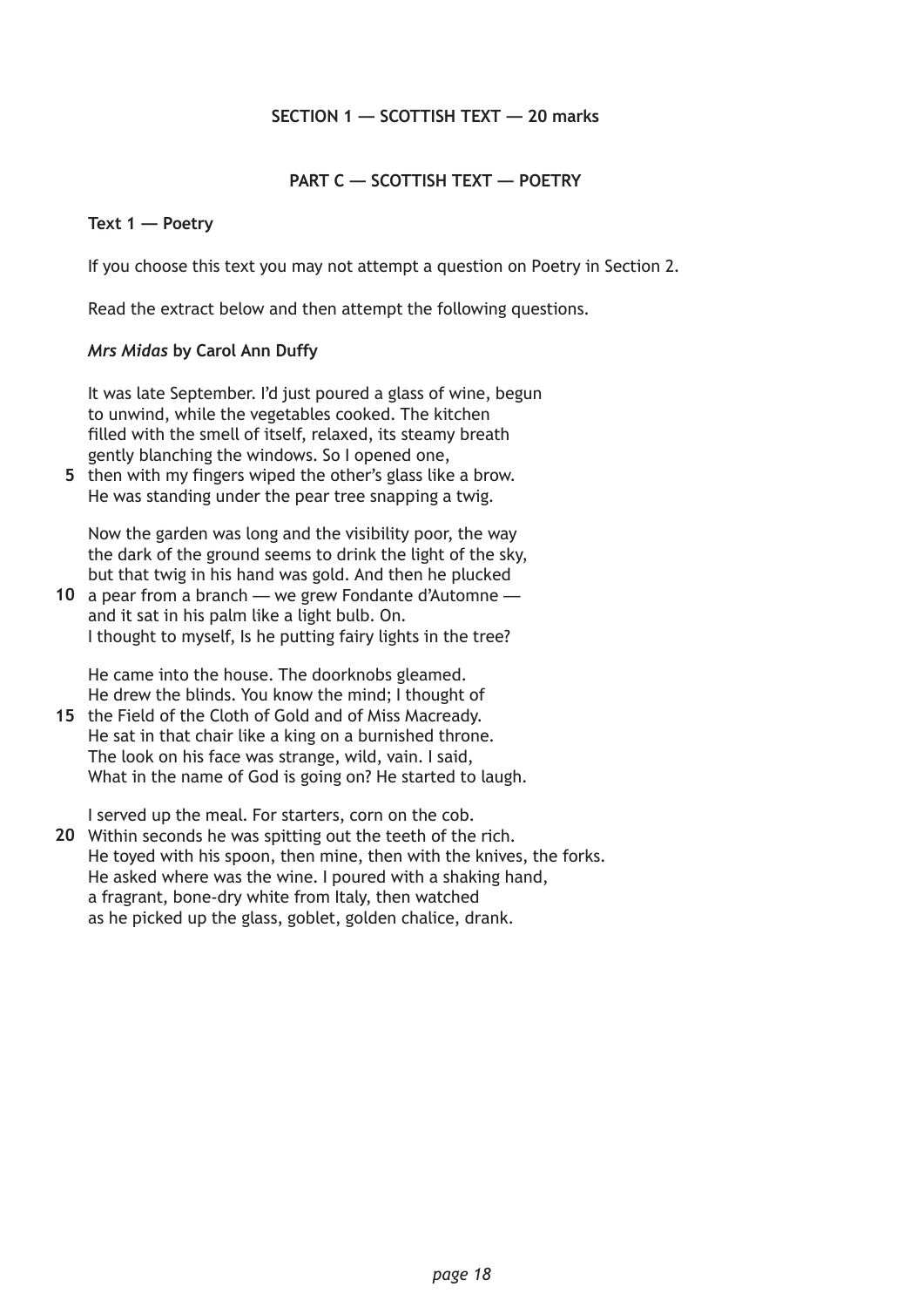## **Questions**

| 37. | Look at lines 1–6.                                                                                                           |   |
|-----|------------------------------------------------------------------------------------------------------------------------------|---|
|     | By referring to two examples of language, explain how the writer creates a calm<br>mood.                                     | 4 |
| 38. | Look at lines 7–12.                                                                                                          |   |
|     | By referring to two examples of language, explain how the writer makes it clear that<br>the speaker feels some uncertainty.  | 4 |
| 39. | Look at lines 13-24.                                                                                                         |   |
|     | By referring to two examples of language, explain how the writer makes it clear that<br>something dramatic is now happening. | 4 |
| 40. | By referring to this extract and to at least one other poem by Duffy, show how the<br>poet creates interesting characters.   | 8 |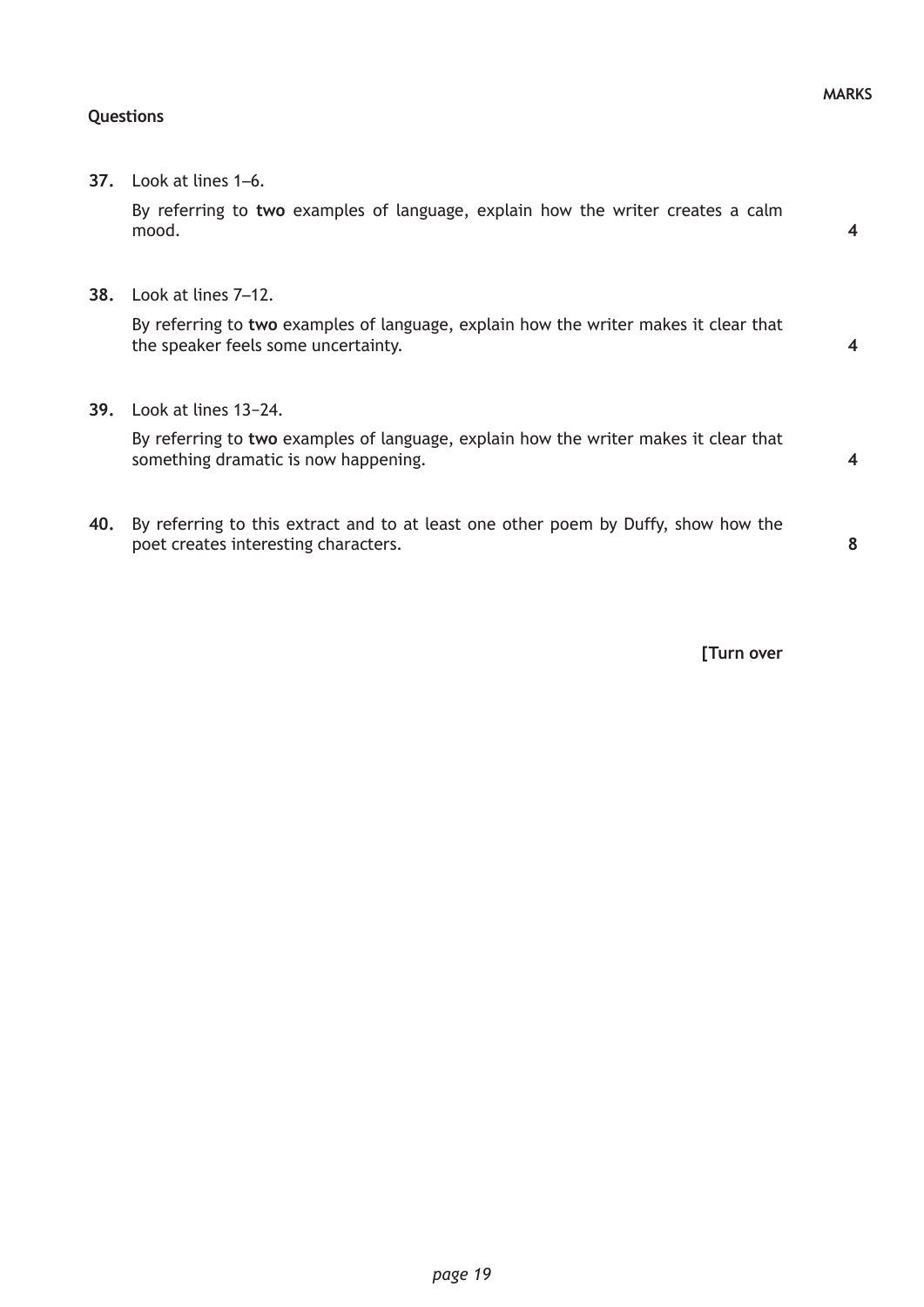## **OR**

## **Text 2 — Poetry**

If you choose this text you may not attempt a question on Poetry in Section 2.

Read the poem below and then attempt the following questions.

## *Slate* **by Edwin Morgan**

There is no beginning. We saw Lewis laid down, when there was not much but thunder and volcanic fires; watched long seas plunder faults; laughed as Staffa cooled. Drumlins blue as

- 5 bruises were grated off like nutmegs; bens, and a great glen, gave a rough back we like to think the ages must streak, surely strike, seldom stroke, but raised and shaken, with tens of thousands of rains, blizzards, sea-poundings
- 10 shouldered off into night and memory. Memory of men! That was to come. Great in their empty hunger these surroundings threw walls to the sky, the sorry glory of a rainbow. Their heels kicked flint, chalk, slate.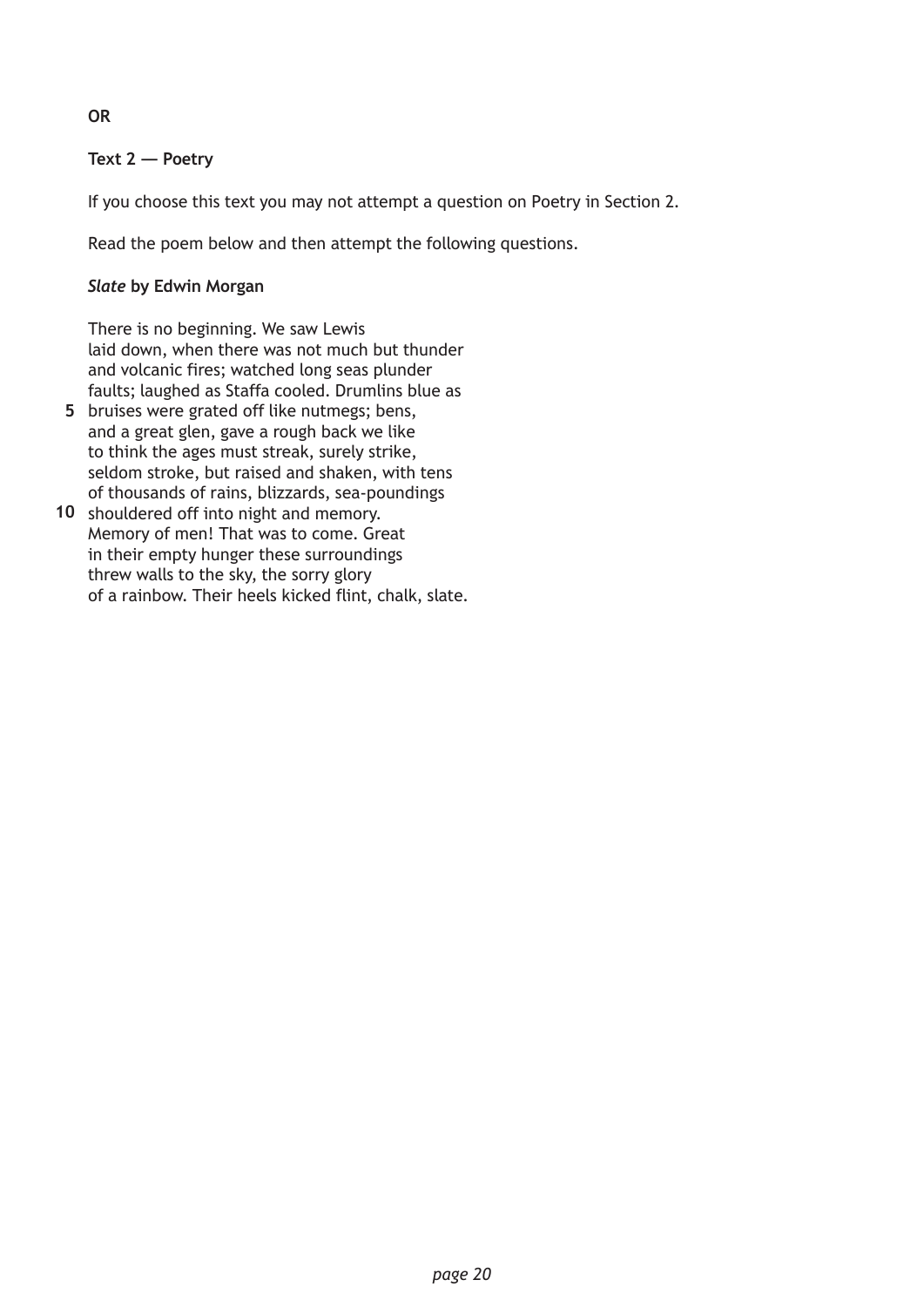#### **MARKS**

## **Questions**

| 41. | Look at lines 1–5.                                                                                                                   |   |
|-----|--------------------------------------------------------------------------------------------------------------------------------------|---|
|     | By referring to two examples, explain how the poet's use of language suggests the<br>power and/or violence of the island's creation. | 4 |
|     | <b>42.</b> Look at lines 6–10.                                                                                                       |   |
|     | By referring to two examples, explain how the poet's use of language develops your<br>understanding of the island.                   | 4 |
|     | 43. Look at lines 11–14.                                                                                                             |   |
|     | By referring to two examples of language, explain how the poet gives a clear<br>impression of change.                                | 4 |
| 44. | By referring to this poem and to at least one other by Morgan, show how an<br>important theme is explored.                           | 8 |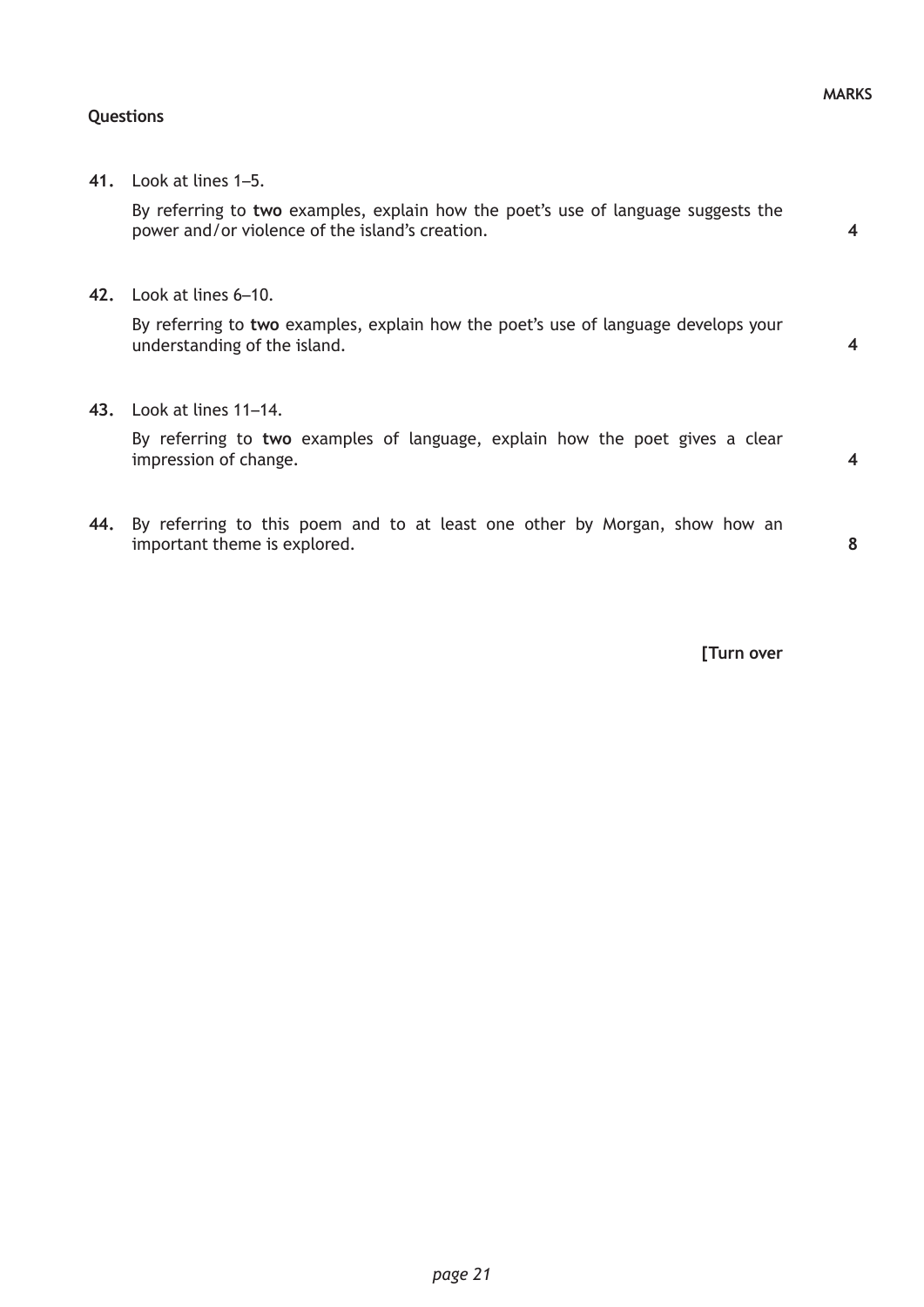**OR**

## **Text 3 — Poetry**

If you choose this text you may not attempt a question on Poetry in Section 2.

Read the poem below and then attempt the following questions.

## *Memorial* **by Norman MacCaig**

Everywhere she dies. Everywhere I go she dies. No sunrise, no city square, no lurking beautiful mountain but has her death in it. The silence of her dying sounds through

5 the carousel of language, it's a web on which laughter stitches itself. How can my hand clasp another's when between them is that thick death, that intolerable distance?

She grieves for my grief. Dying, she tells me

- 10 that bird dives from the sun, that fish leaps into it. No crocus is carved more gently than the way her dying shapes my mind. — But I hear, too, the other words,
- 15 black words that make the sound of soundlessness, that name the nowhere she is continuously going into.

Ever since she died she can't stop dying. She makes me

her elegy. I am a walking masterpiece, **20**a true fiction of the ugliness of death. I am her sad music.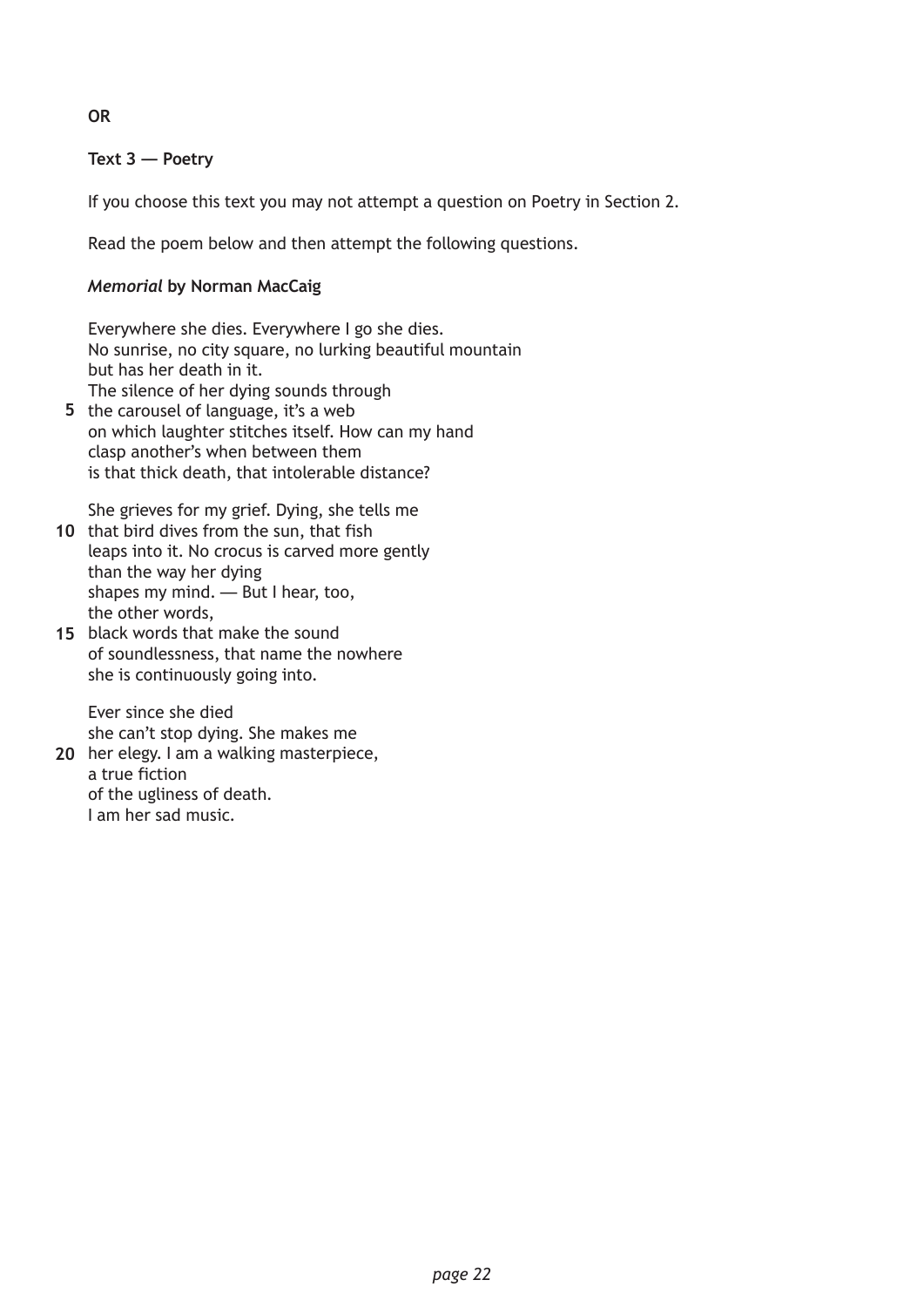#### **MARKS**

## **Questions**

|     | 45. Look at the poem as a whole.                                                                                                                   |                         |
|-----|----------------------------------------------------------------------------------------------------------------------------------------------------|-------------------------|
|     | Using your own words as far as possible, explain two ways in which the woman's<br>death has affected the speaker.                                  | $\mathbf{2}$            |
|     | 46. Look at lines $1-8$ .                                                                                                                          |                         |
|     | By referring to two examples of language, explain how the strong impact of the<br>woman's death is made clear.                                     | $\overline{\mathbf{4}}$ |
| 47. | Look at lines 9–15.                                                                                                                                |                         |
|     | By referring to two examples of language, explain how the poet suggests that the<br>woman still seems close.                                       | 4                       |
| 48. | Select an expression from lines $19-23$ ('She makes me sad music.'), and explain<br>how it helps to contribute to an effective ending to the poem. | $\mathbf{2}$            |
| 49. | By referring to this poem and to at least one other by MacCaig, show how the poet<br>uses language to explore important experiences.               | 8                       |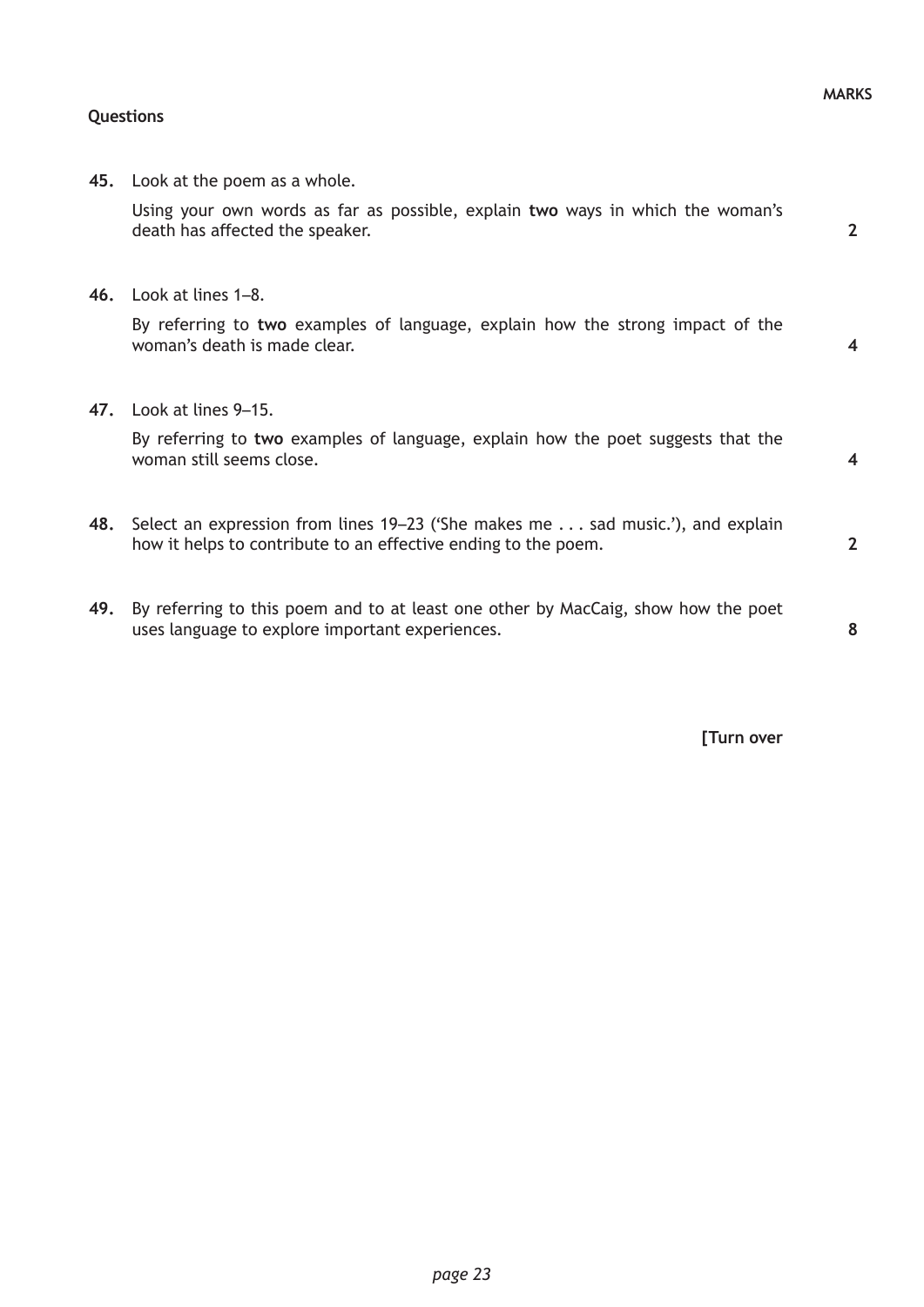## **OR**

## **Text 4 — Poetry**

If you choose this text you may not attempt a question on Poetry in Section 2.

Read the extract below and then attempt the following questions.

## *Gap Year* **by Jackie Kay**

I remember your Moses basket before you were born. I'd stare at the fleecy white sheet for days, weeks, willing you to arrive, hardly able to believe I would ever have a real baby to put in the basket.

5 I'd feel the mound of my tight tub of a stomach, and you moving there, foot against my heart, elbow in my ribcage, turning, burping, awake, asleep. One time I imagined I felt you laugh.

I'd play you Handel's *Water Music* or Emma Kirkby

10 singing Pergolesi. I'd talk to you, my close stranger, call you Tumshie, ask when you were coming to meet me. You arrived late, the very hot summer of eighty-eight.

You had passed the due date string of eights, and were pulled out with forceps, blue, floury,

15 on the fourteenth of August on Sunday afternoon. I took you home on Monday and lay you in your basket.

Now, I peek in your room and stare at your bed hardly able to imagine you back in there sleeping, Your handsome face — soft, open. Now you are eighteen, 20 six foot two, away, away in Costa Rica, Peru, Bolivia.

I follow your trails on my *Times Atlas*: from the Caribbean side of Costa Rica to the Pacific, the baby turtles to the massive leatherbacks. Then on to Lima, to Cuzco. Your grandfather

- 25 rings: 'Have you considered altitude sickness, Christ, he's sixteen thousand feet above sea level.' Then to the lost city of the Incas, Machu Picchu, Where you take a photograph of yourself with the statue
- of the original Tupac. You are wearing a Peruvian hat. 30 Yesterday in Puno before catching the bus for Copacabana, you suddenly appear on a webcam and blow me a kiss, you have a new haircut; your face is grainy, blurry.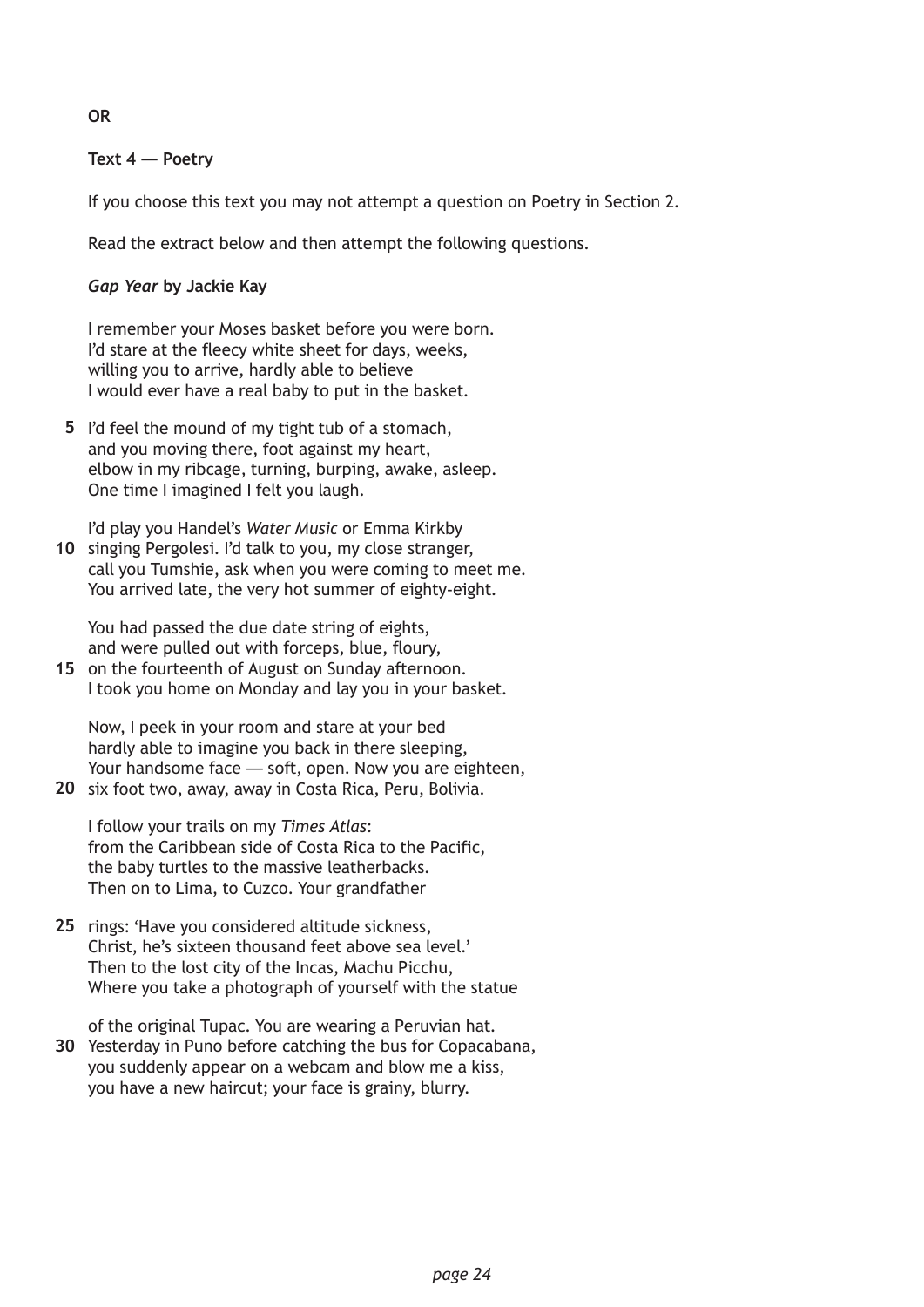## **Questions**

| 50. | Look at lines 1–4.                                                                                                                |                |
|-----|-----------------------------------------------------------------------------------------------------------------------------------|----------------|
|     | By referring to one example of language, explain how the poet creates a mood of<br>excitement.                                    | $\overline{2}$ |
| 51. | Look at lines 5–12.                                                                                                               |                |
|     | By referring to two examples of language, explain how the poet suggests a strong<br>bond between mother and baby.                 | 4              |
| 52. | Look at lines 17-32.                                                                                                              |                |
|     | (a) By referring to two examples of language, explain how the poet makes clear the<br>mother's feelings about her son being away. | 4              |
|     | (b) By referring to one example of language, explain how the grandfather reveals a<br>different point of view.                    | $\overline{2}$ |
| 53. | By referring to this extract and to at least one other poem by Kay, show how setting<br>is an important feature.                  | 8              |

# **[END OF SECTION 1]**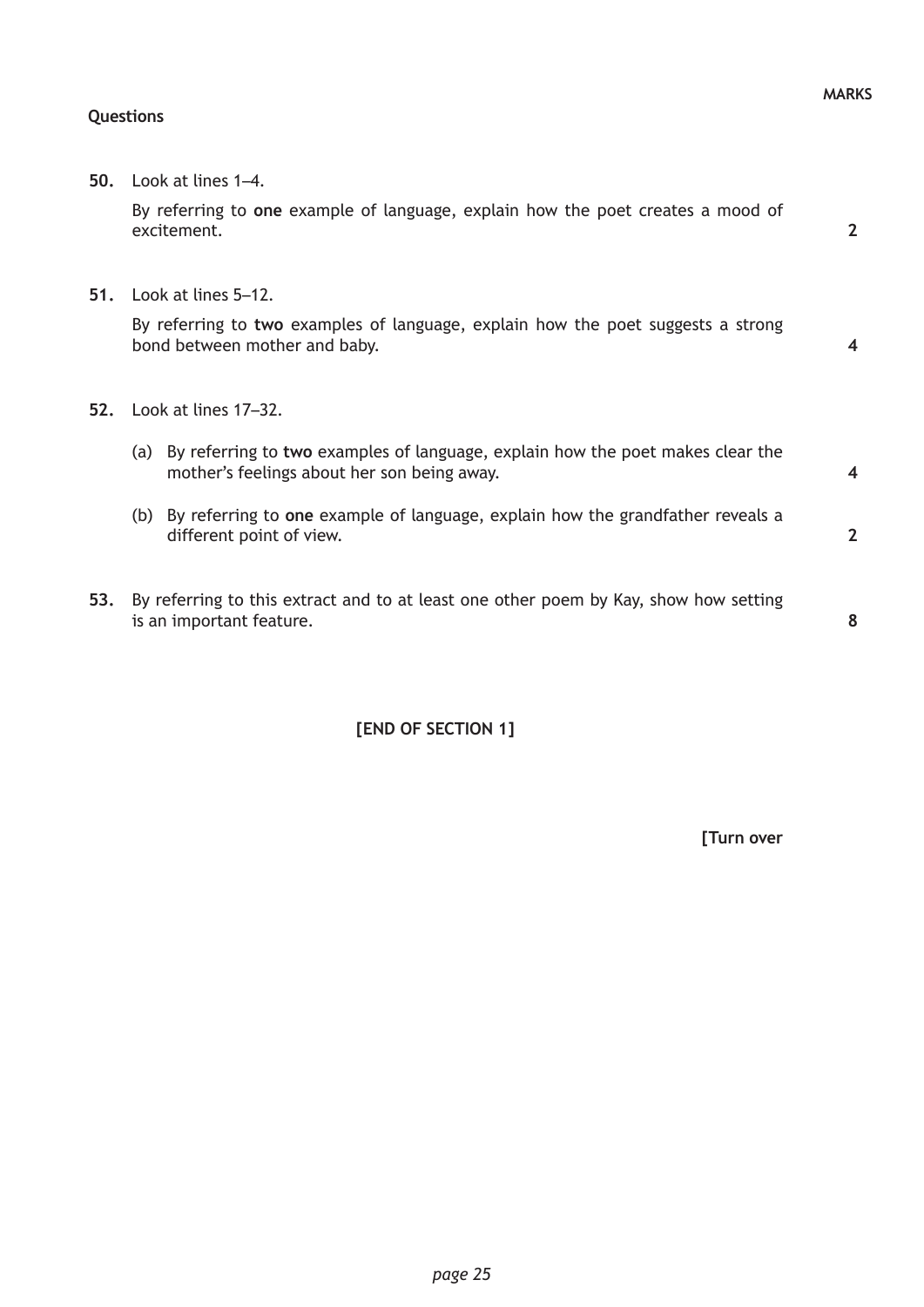#### **SECTION 2 — CRITICAL ESSAY — 20 marks**

**Attempt ONE question from the following genres — Drama, Prose, Poetry, Film and Television Drama, or Language.**

**Your answer must be on a different genre from that chosen in Section 1.**

**You should spend approximately 45 minutes on this Section.**

#### **DRAMA**

*Answers to questions in this part should refer to the text and to such relevant features as characterisation, key scene(s), structure, climax, theme, plot, conflict, setting . . .*

**1.** Choose a play in which the writer creates an interesting character.

By referring to appropriate techniques, explain how the writer makes this character interesting.

**2.** Choose a play which explores an important theme. By referring to appropriate techniques, explain how this theme is explored.

#### **PROSE**

*Answers to questions in this part should refer to the text and to such relevant features as characterisation, setting, language, key incident(s), climax, turning point, plot, structure, narrative technique, theme, ideas, description . . .*

**3.** Choose a novel **or** short story **or** a work of non-fiction which deals with a significant event or experience or issue.

Give a brief account of the significant event or experience or issue. By referring to appropriate techniques, explain how it is important to the text as a whole.

**4.** Choose a novel **or** short story in which there is a character you feel strongly about. By referring to appropriate techniques, explain how the author creates this reaction in you.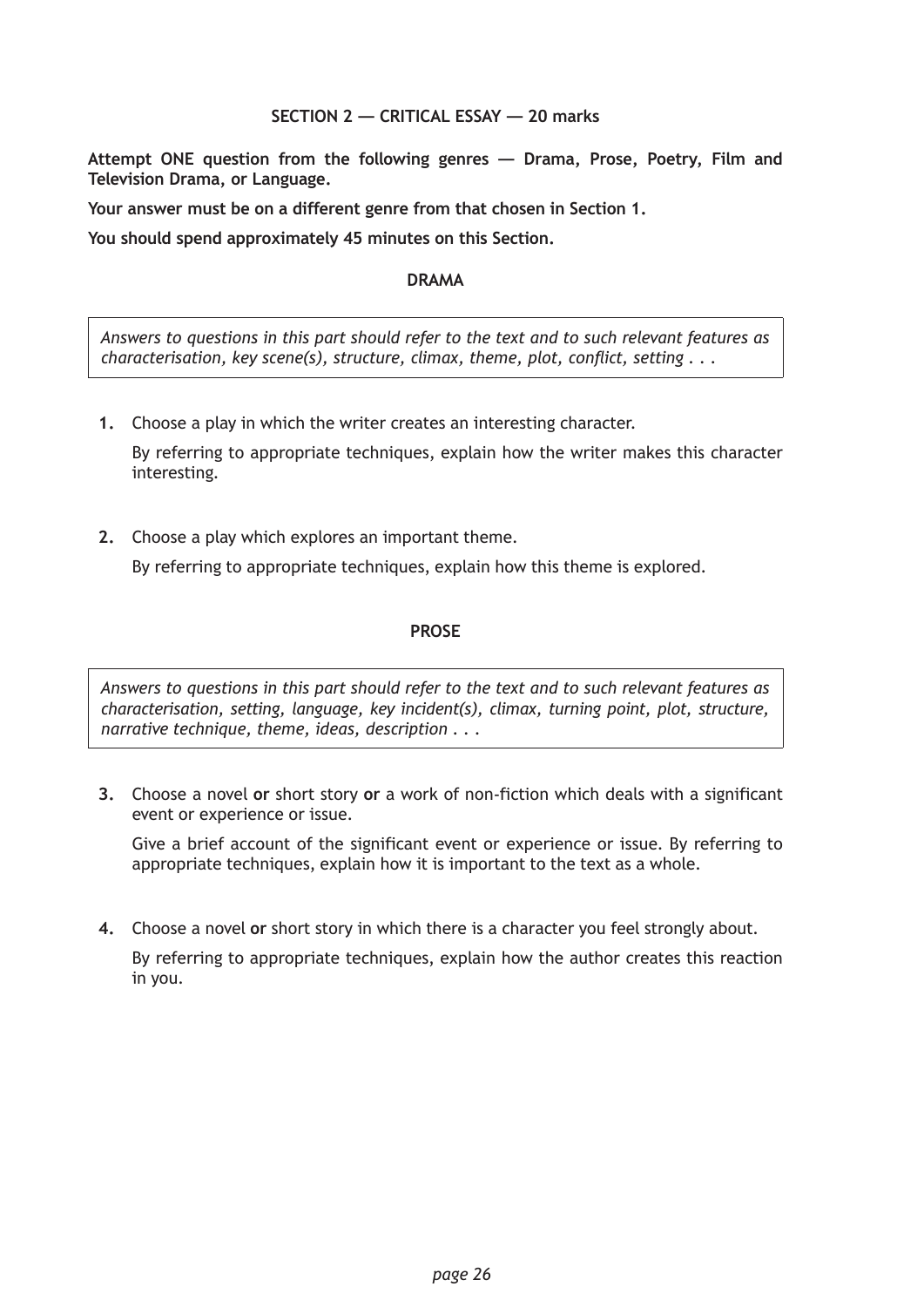*Answers to questions in this part should refer to the text and to such relevant features as word choice, tone, imagery, structure, content, rhythm, rhyme, theme, sound, ideas . . .*

**5.** Choose a poem which explores an aspect of human experience.

By referring to poetic techniques, explain how this aspect of human experience is explored.

**6.** Choose a poem which makes effective use of setting.

By referring to poetic techniques, explain how the setting adds to your appreciation of the poem as a whole.

#### **FILM AND TELEVISION DRAMA**

*Answers to questions in this part should refer to the text and to such relevant features as use of camera, key sequence, characterisation, mise-en-scène, editing, setting, music/sound, special effects, plot, dialogue . . .*

**7.** Choose a film **or** TV drama\* which has a memorable character.

By referring to appropriate techniques, explain how the director makes the character memorable throughout the film or TV drama.

**8.** Choose a scene or sequence from a film **or** TV drama\* in which setting is an important feature.

By referring to appropriate techniques, explain how the director presents the setting in this scene or sequence.

\* 'TV drama' includes a single play, a series or a serial.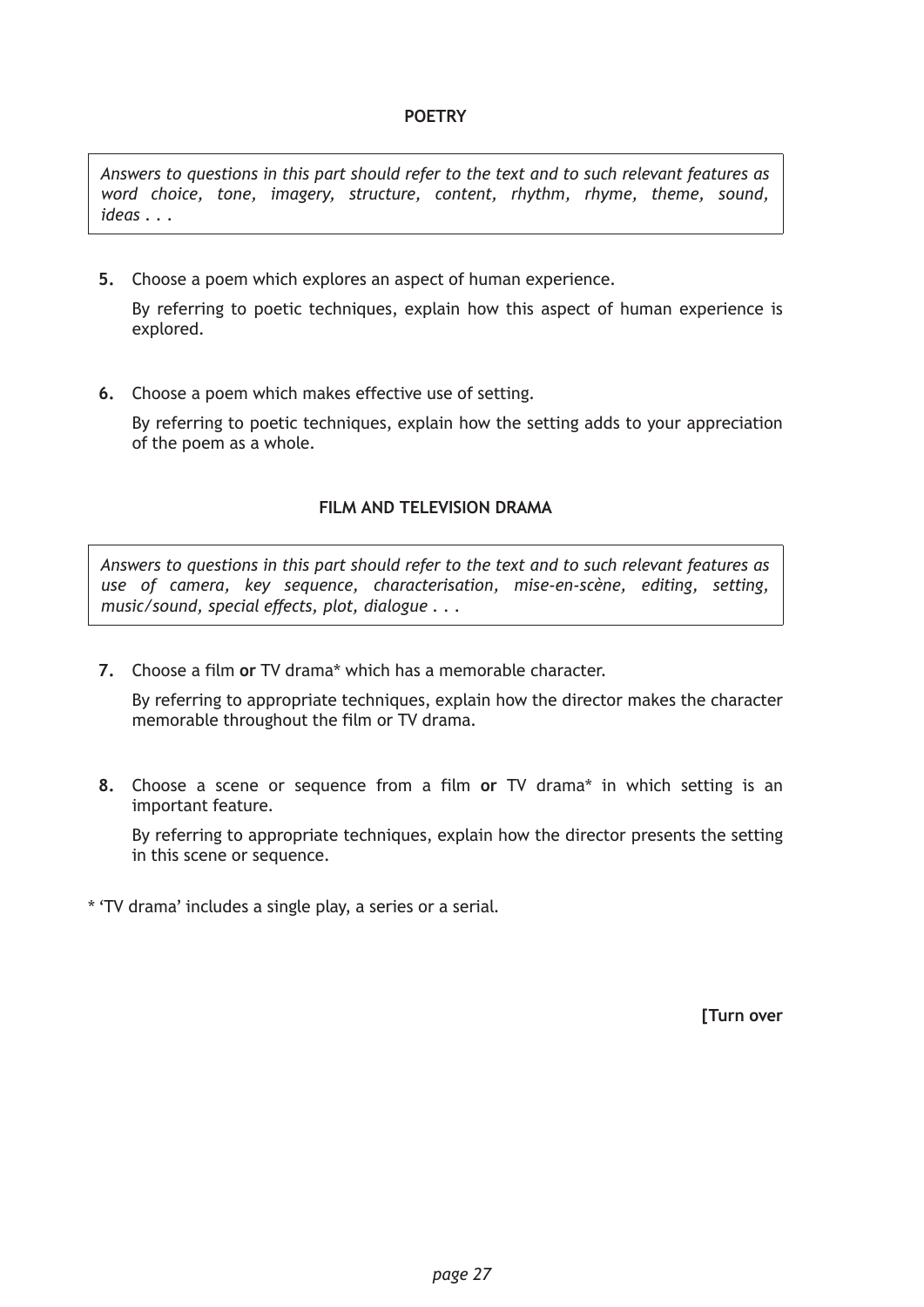## **LANGUAGE**

*Answers to questions in this part should refer to the text and to such relevant features as register, accent, dialect, slang, jargon, vocabulary, tone, abbreviation . . .*

**9.** Choose an example of language which aims to persuade you to agree with a particular point of view, **or** to buy a product, **or** to influence your behaviour.

By referring to specific examples, explain how persuasive language is used effectively.

**10.** Choose an example of language used by a group of people from the same place, **or** with the same job, **or** of the same age, **or** who have shared similar experiences. By referring to specific examples, explain the features of this language.

**[END OF SECTION 2]**

## **[END OF QUESTION PAPER]**